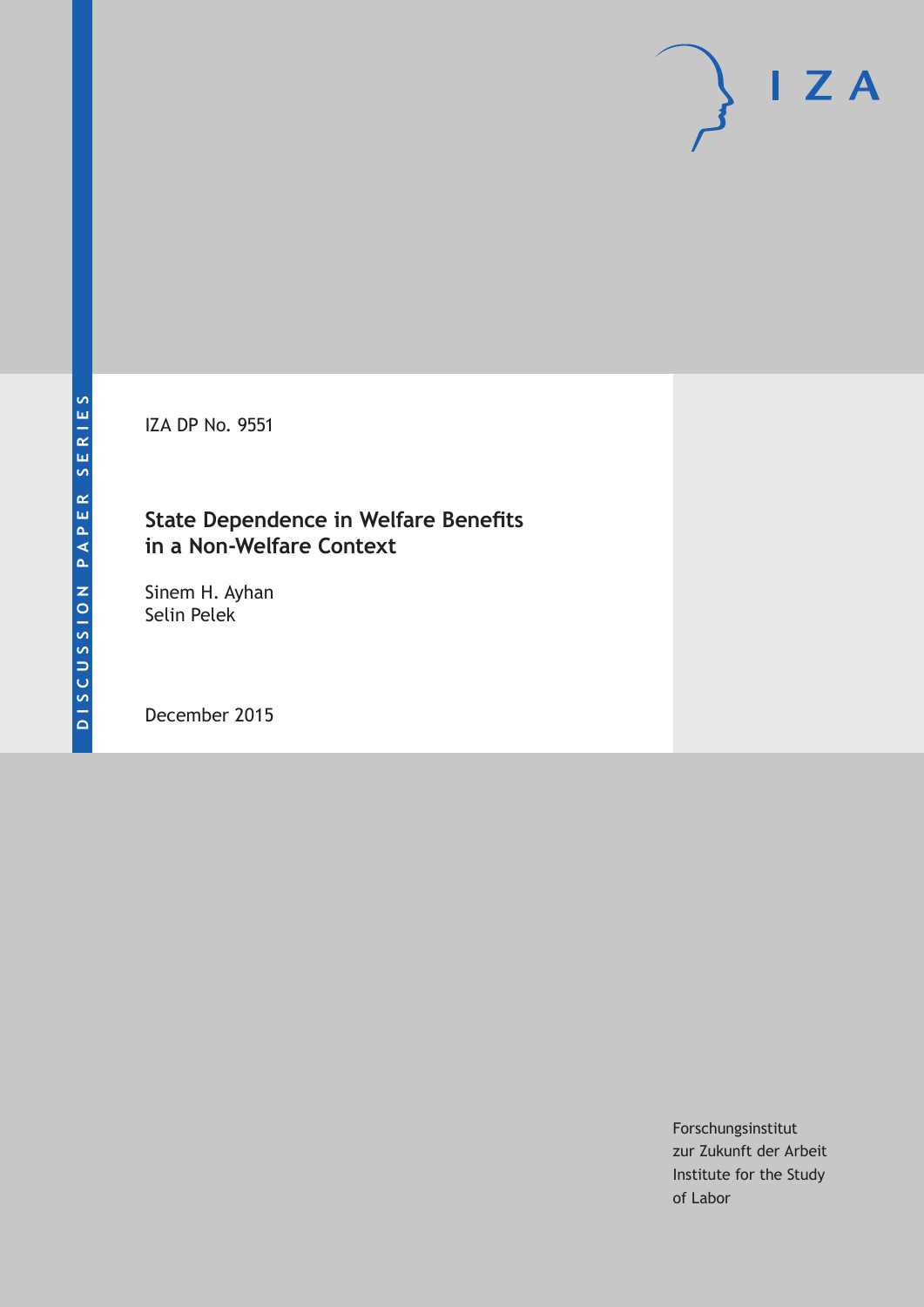# **State Dependence in Welfare Benefits in a Non-Welfare Context**

## **Sinem H. Ayhan**  *IZA*

## **Selin Pelek**

*Galatasaray University* 

Discussion Paper No. 9551 December 2015

IZA

P.O. Box 7240 53072 Bonn Germany

Phone: +49-228-3894-0 Fax: +49-228-3894-180 E-mail: iza@iza.org

Any opinions expressed here are those of the author(s) and not those of IZA. Research published in this series may include views on policy, but the institute itself takes no institutional policy positions. The IZA research network is committed to the IZA Guiding Principles of Research Integrity.

The Institute for the Study of Labor (IZA) in Bonn is a local and virtual international research center and a place of communication between science, politics and business. IZA is an independent nonprofit organization supported by Deutsche Post Foundation. The center is associated with the University of Bonn and offers a stimulating research environment through its international network, workshops and conferences, data service, project support, research visits and doctoral program. IZA engages in (i) original and internationally competitive research in all fields of labor economics, (ii) development of policy concepts, and (iii) dissemination of research results and concepts to the interested public.

IZA Discussion Papers often represent preliminary work and are circulated to encourage discussion. Citation of such a paper should account for its provisional character. A revised version may be available directly from the author.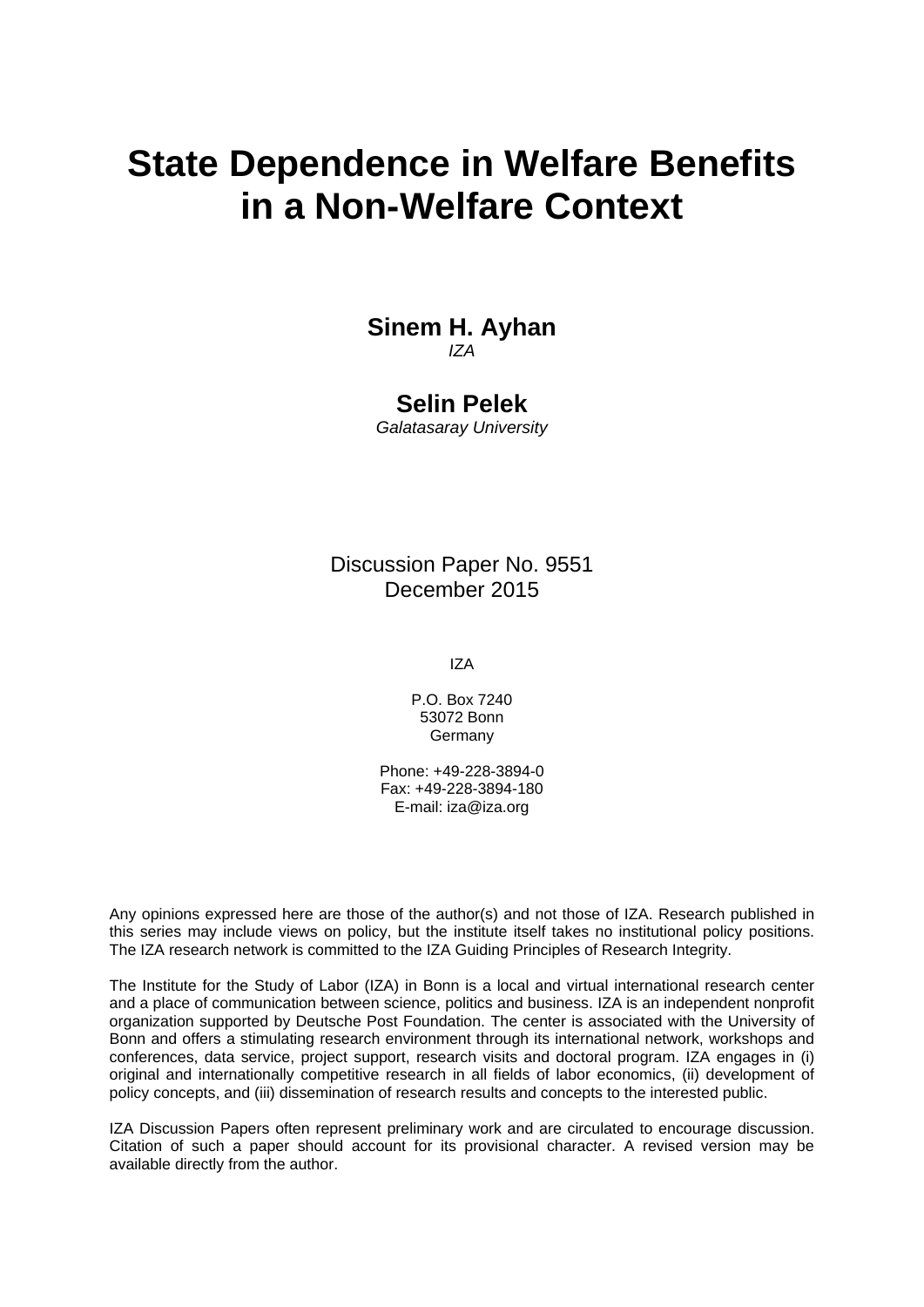IZA Discussion Paper No. 9551 December 2015

## **ABSTRACT**

## **State Dependence in Welfare Benefits in a Non-Welfare Context<sup>\*</sup>**

This study contributes to the ongoing debate about welfare dependency centered on the western societies through an empirical analysis, within the context of a developing country. It examines state dependence in social assistance benefit receipt using longitudinal data from Turkey, where benefit receipt and persistence rates have witnessed a significant increase since the last decade. Identification is achieved by dynamic random effects probit models, controlling for unobserved heterogeneity and endogenous initial conditions. Particularly, Wooldridge's (2005) estimator and its extensions are applied for achieving consistent and correct estimates of state dependence. In order to check for sensitivity, the results are compared with the results from Heckman's (1981) reduced form approach. Both estimators enable us to deal with the potential bias due to the short panel length. It is found that the benefit receipt of the last year increases the likelihood of benefit receipt in the current year by 17 to 22 percentage points. This evidence suggests that state dependence in social assistance might also be a relevant phenomenon for developing countries.

JEL Classification: I30, I38, J18, C23

Keywords: social assistance benefits, state dependence, endogenous initial conditions, dynamic random effects models

Corresponding author:

Sinem H. Ayhan  $IZ\Delta$ P.O. Box 7240 53072 Bonn Germany E-mail: ayhan@iza.org

 $\overline{\phantom{a}}$ 

<sup>\*</sup> We would like to thank Alpaslan Akay, Lorenzo Cappellari, Nail Dertli and Jeffrey M. Wooldridge for their valuable and helpful suggestions.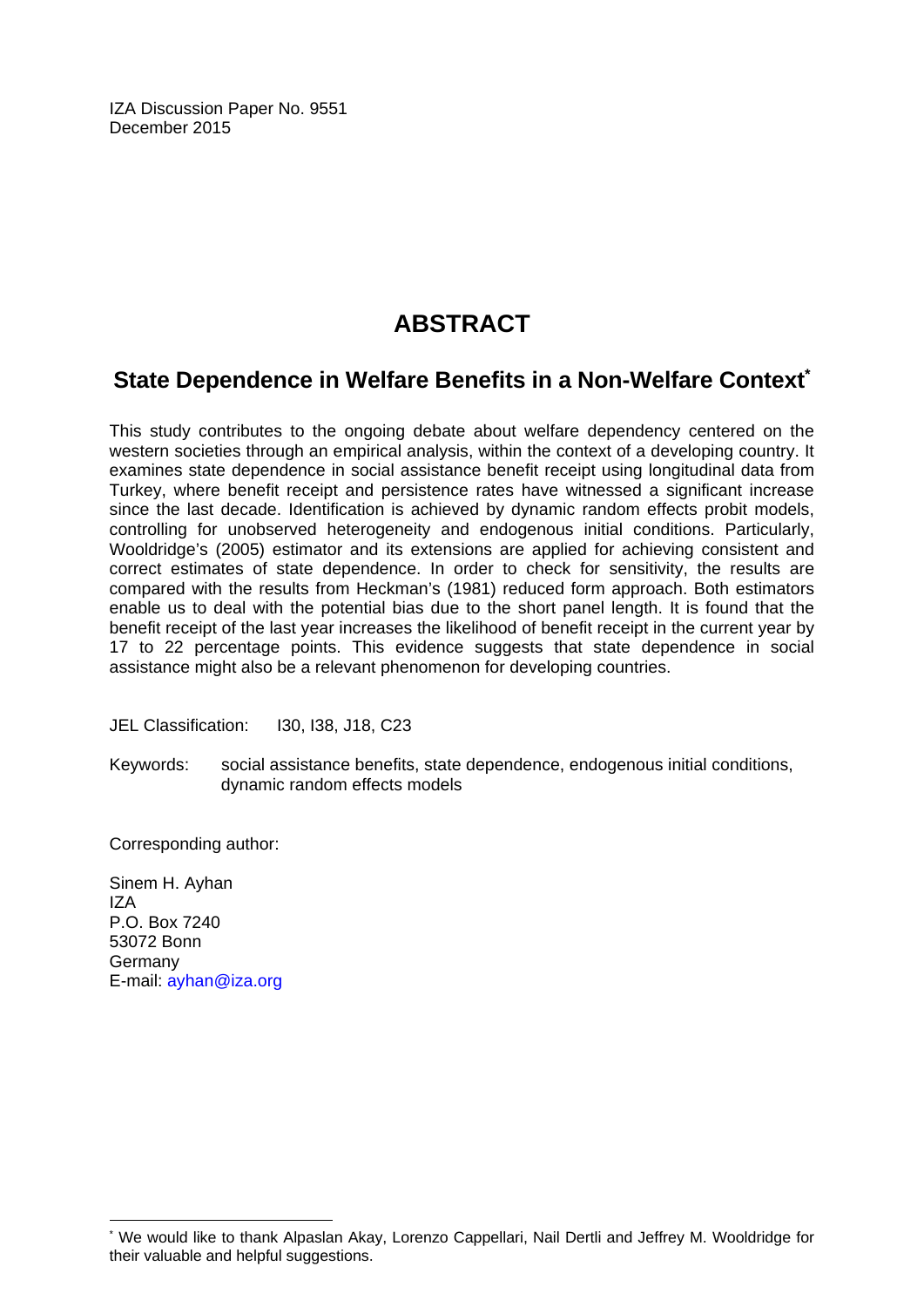## 1 Introduction

There is an ongoing debate in the welfare economics literature on benefit dependency. The discussions revolve around countries with generous social assistance schemes, and focus on Northern Europe, particularly in Germany, the United Kingdom and Scandinavian regions. The question central to this literature is whether the generosity of the social assistance system causes dependence in benefit receipt. This question determines whether benefit receipt in the current period makes the beneficiary more likely to receive future benefits. Technically speaking, it makes an attempt to ascertain *state* dependence in benefit receipt. Empirical evidence suggests a considerable level of state dependence in the aforementioned countries that are considered for discussion in this matter (see [Andren and Andren, 2013;](#page-21-0) [Cappellari and](#page-22-0) [Jenkins, 2014;](#page-22-0) [Hansen et al., 2014;](#page-22-1) [Königs, 2014\)](#page-22-2).

The related literature from developing countries, mostly from Latin America and Africa, mainly focuses on the evaluation of anti-poverty social transfer programs  $(e.g.,$  [Baird et al., 2011;](#page-22-3) Duflo, 2003; [Edmonds and Schady,](#page-22-5) [2012;](#page-22-5) [Manacorda et al., 2009\)](#page-22-6). Similarly, the available literature in Turkey largely studies the poverty alleviation role of social assistance benefits<sup>[1](#page-3-0)</sup>. To the best of our knowledge, none of the studies in this small literature have attempted to focus on the dynamics of social assistance benefits. This could be partly because state dependence is not an issue in developing countries, given a short spell of the benefits, and partly because of the unavailability of longitudinal data. The current study contributes to the literature by analyzing the dynamics of social assistance benefits within the state dependence framework, in a developing country context. It employs the data obtained from a case study conducted in Turkey, where the role of social assistance benefits in the welfare and political arena has witnessed an increase over the last decade. This period corresponds to a new term of government, led by a single party that came into power in November 2002, after a domestically-

<span id="page-3-0"></span><sup>&</sup>lt;sup>1</sup>In a qualitative analysis of social policies in Turkey, Buğra [\(2009\)](#page-22-7) considers social assistance benefits as an essential tool for poverty alleviation. Seker [\(2008\)](#page-23-0), comparing the probability of exiting from poverty before and after transfer receipt, argues the effective role of social transfers in reducing the poverty. [Aytaç](#page-22-8) [\(2014\)](#page-22-8), on the other hand, draws attention to the political preferences in allocating the social transfers across multiple electoral districts. In relation to this, in an empirical analysis on the identification of target groups, [Karagöl et al.](#page-22-9) [\(2013\)](#page-22-9) discusses the need for revisions in eligibility criteria for benefit receipt.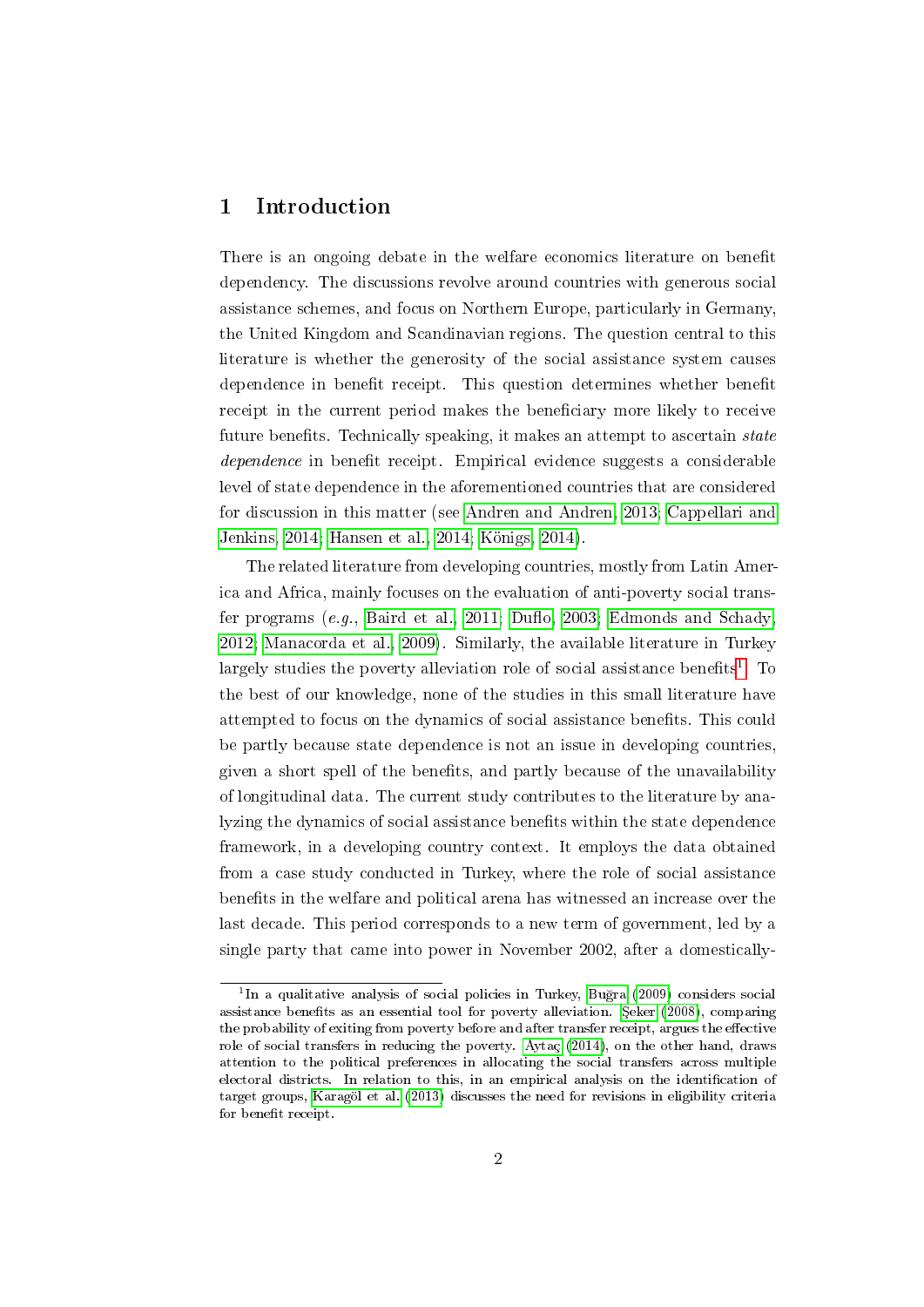originated economic crisis<sup>[2](#page-4-0)</sup>.

Having experienced noticeable changes in the field of social assistance, both in quantitative and qualitative term, Turkey assumes an interesting position in relation to the investigation of dynamics of social assistance benets. According to the Ministry of Finance records, social expenditures financed by public sources increased fteen-fold and reached 32.9 billion Turkish Liras (about 10.1 billion Euro) in 2014. The share of social assistance expendi-tures in GDP rose to 1.7[3](#page-4-1) percent, while it was only 0.5 percent in  $2002^3$ . Currently, 3 million households, accounting for 15.6 percent of total number of households, receive some type of social transfers<sup>[4](#page-4-2)</sup>. Moreover, we observed a steady increase in the welfare participation rate in Turkey, contrary to the downward trend in developed countries such as Canada, the United Kingdom and the United States<sup>[5](#page-4-3)</sup>. The increase in the welfare participation rate in the 2005-2012 period is associated with a remarkably high rate of persistence (of around 80 percent), despite a relatively low level of and constant trend in the entry rate [\(Figure 4\)](#page-25-0). The study seeks to determine the extent of high persistence rate in Turkey that can be explained by state dependence.

This question is of particular importance from a policy-making perspective, especially in a country like Turkey that lacks a well-targeted and welldesigned social safety net. The absence of nationwide rules set for benefit allocation leaves a large room for discretionary policies. The drawbacks in the system might potentially explain for the high rate of persistence in benefit receipt. On the other hand, the relationship between the current and future benefit receipt can be attributed to the observed and unobserved characteristics of the individual factors. If these factors contribute to the observed persistence rate, then policies may be less effective in inducing exits from social assistance and in subsequently reducing persistence and state dependence. The study, therefore, emphasizes on the need to disentangle the structural state dependence from the spurious components that emerge from individual heterogeneity.

<span id="page-4-0"></span> $^{2}$ Justice and Development Party has recently, one more time won the general elections held on November 1st, 2015 as a single government for a four-year period.

<span id="page-4-1"></span><sup>&</sup>lt;sup>3</sup>Nevertheless, the ratio of social expenditures to GDP is still below the EU and OECD average, 2.5 and 2.3 percent, respectively (OECD, 2014).

<span id="page-4-2"></span><sup>4</sup>See the link for the reference: [http://www.maliye.gov.tr/KonusmaSunumlari/](http://www.maliye.gov.tr/KonusmaSunumlari/SunumMerkezi/index.html?ktp=2015YBSK) [SunumMerkezi/index.html?ktp=2015YBSK](http://www.maliye.gov.tr/KonusmaSunumlari/SunumMerkezi/index.html?ktp=2015YBSK)

<span id="page-4-3"></span><sup>&</sup>lt;sup>5</sup>See [Figure 1](#page-24-0) for Turkey and [Hansen et al.](#page-22-1) [\(2014\)](#page-22-1); [Cappellari and Jenkins](#page-22-10) [\(2008\)](#page-22-10); [Scholz et al.](#page-23-1) [\(2009\)](#page-23-1) for above-mentioned countries.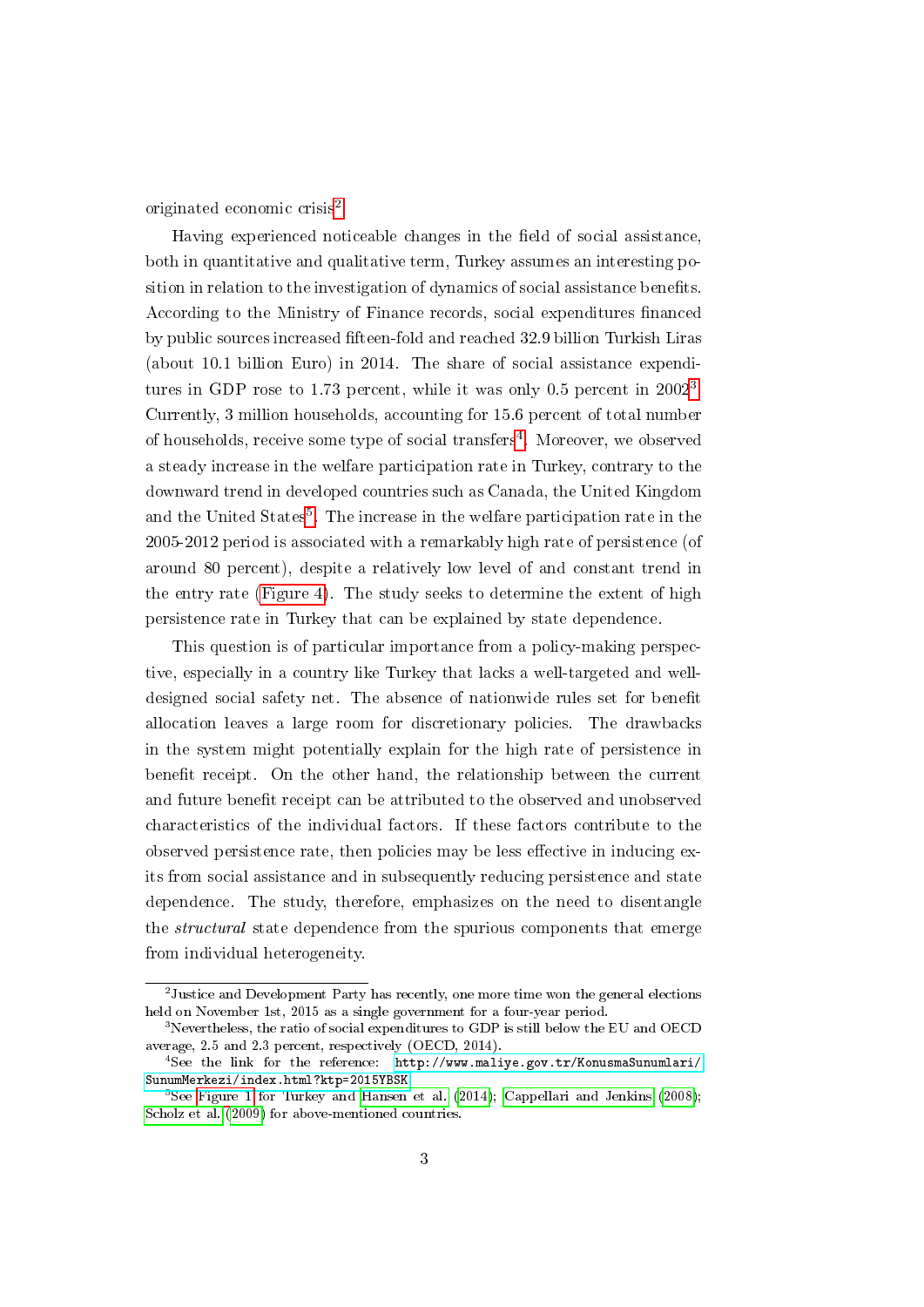To accomplish this, the study employs a series of dynamic random effects probit models that facilitate the control for unobserved heterogeneity. We use annual panel data from the 'Survey of Income and Living Conditions', for the period 2006-2012. Identification of structural state dependence emphasizes on the need to handle endogenous initial conditions, which if undetected could lead to a bias in parameter estimates. The study deals with this problem through the employment of two empirical methods proposed by [Wooldridge](#page-23-2) [\(2005\)](#page-23-2) and [Heckman](#page-22-11) [\(1981\)](#page-22-11). Several extensions of the Wooldridge's approach are being employed, following [Rabe-Hesketh and](#page-23-3) [Skrondal](#page-23-3) [\(2013\)](#page-23-3), to avoid concerns raised by [Akay](#page-21-1) [\(2012\)](#page-21-1) regarding the potential bias in the Wooldridge estimates that might emerge from a shorter time span of panel.

The results suggest that failure to control for the endogenous initial conditions leads to a serious overestimate of the state dependence. The results suggest significant evidence of state dependence in social assistance benefit receipt, even after controlling for unobserved heterogeneity and endogenous initial conditions. The results are quite consistent among different specifications. This consistency ensures the feasibility of a state dependence analysis, based on a short panel, which is particularly important for developing countries that lack long panel data. It is found that benefit receipt in previous year increases the average likelihood of benefit receipt in the current year by  $17$  to  $22$  percentage points. This finding is at least 3 percentage points larger than the results reported for the United Kingdom and Germany [\(Cappellari](#page-22-0) [and Jenkins, 2014;](#page-22-0) [Königs, 2014\)](#page-22-2). The persistence rate is also estimated as higher, whereas the study finds a substantially lower entry rate in Turkey relative to these countries. Taken together, the strong evidence of structural state dependence in benefit receipt points out a high potential for a successful policy reform that would result in a reduction in the persistence rate.

The rest of the paper is organized as follows. Section 2 presents the data and provides descriptive statistics for trends in benefit receipt and transition rates of different sub-populations. Section 3 introduces the empirical models. The estimates and predictions are discussed in Section 4, and Section 5 concludes the study. Appendix A provides an institutional background about the social assistance system in Turkey.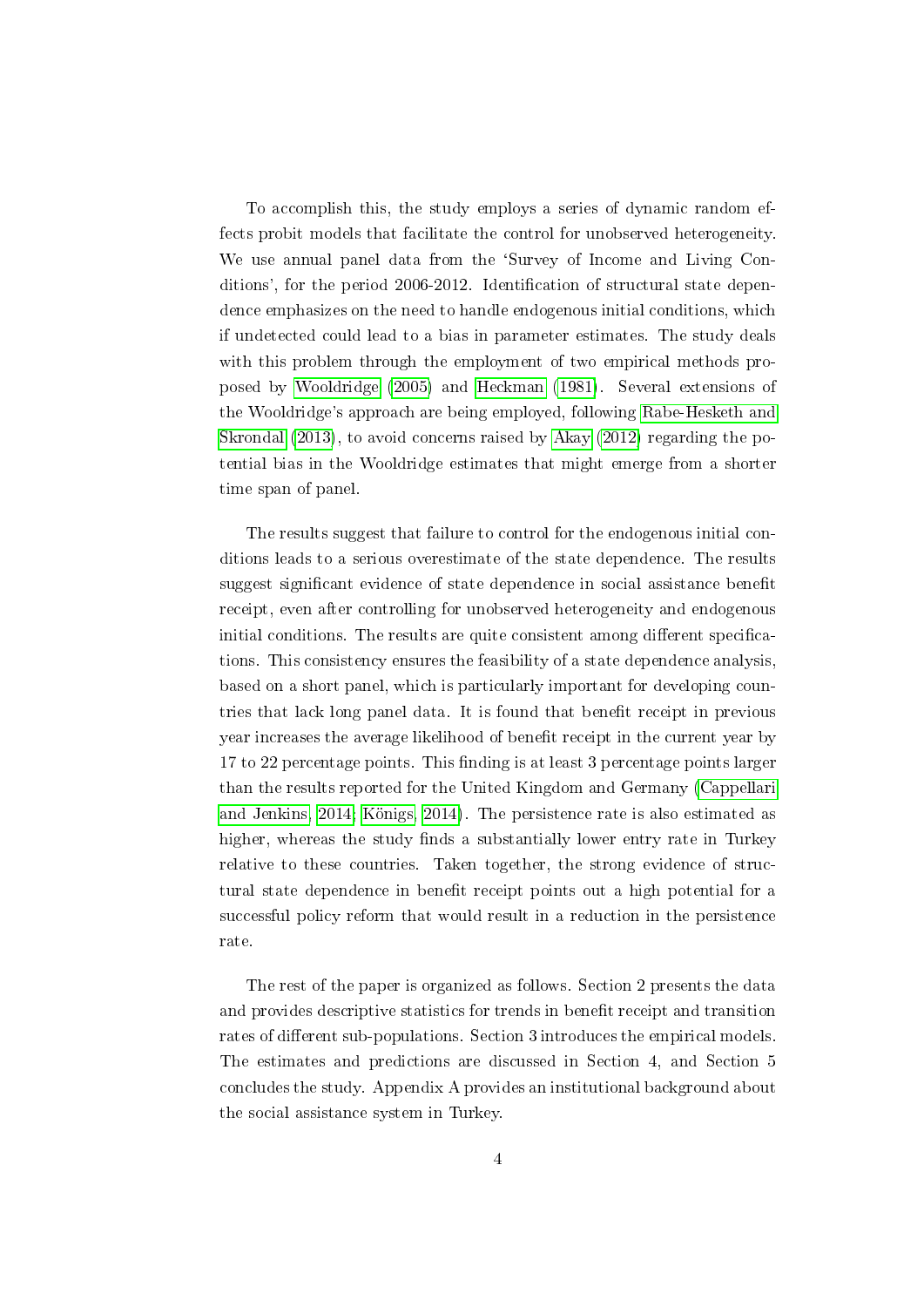### 2 Data

For the analysis of state dependence in social assistance benefit receipt, the data is obtained from the `Survey on Income and Living Conditions (SILC)', a representative longitudinal survey of households in Turkey. The panel was initiated in 2006, and the latest survey was made available in 2012. SILC is the first of its kind of panel survey that has been attempted in Turkey. The survey is designed as a rotating panel in which the sample of households and corresponding individuals are traced annually for four consecutive years. The structure design of the panel facilitates replacement of one-fourth of the sample by a new one in each year, thus three-fourths of the sample remains unchanged with respect to the previous year.

These samples are collected to gain detailed information on demographic characteristics such as age, education, marital status; labor force characteristics such as employment status, previous work information, income; as well as household characteristics. In a sampled household, all members are individually interviewed and one of the household members (reference per $son)$  fills an additional questionnaire regarding the household characteristics. This household-level survey provides relevant information related to social assistance benefits.

The outcome variable of interest indicates whether the reference person within a household is in benefit receipt or not. The study focuses on social assistance schemes aiming at income maintenance rather than income replacement. In particular, the contribution-based social assistance schemes such as unemployment benefits, maternal benefits, sickness allowance and retirement pension are excluded from the analysis. Therefore, the questions regarding non-contributory social transfers received by households, including family and child allowances, housing benefits, and other social benefits in cash and kind, are examined to construct the outcome variable<sup>[6](#page-6-0)</sup>. As mentioned above, these questions are responded by the reference person of each household. These responses provide the recipient status of every individual, which is determined by their household's recipient status. Therefore, an individual level analysis is conducted based on reference persons, extracting the benefit receipt information from households.

<span id="page-6-0"></span> ${}^{6}$ See [A](#page-31-0)ppendix A for the types of social assistance schemes, eligibility criteria for being in receipt and institutional structure.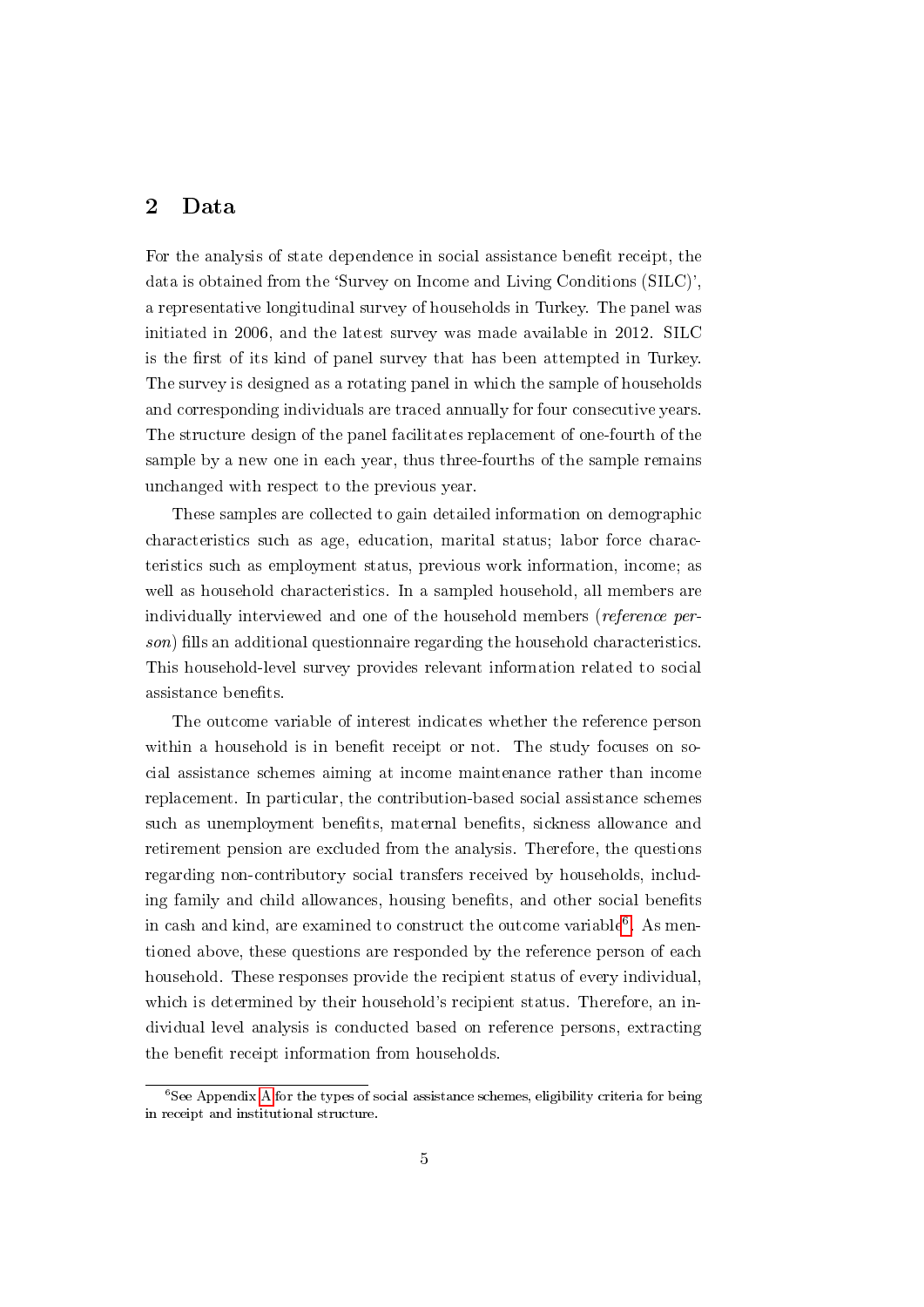Given the household-based eligibility criteria, we might expect that changes in the household composition and size affect the benefit recipient status. We might also expect that individual characteristics of household members are important drivers of the probability of receiving social assistance bene fits. For instance, the husband's characteristics in a traditional single-earner household, the birth of a child into a low-income household, or the separation of an income earner from the household are likely to make a change in the self-sufficiency levels, and thus in the benefit recipient status. An individual-level analysis allows us to control for both respondent's and partner's characteristics, as well as to deal with the compositional changes within households through divorce, repartnering, or the entry to adulthood of a dependent child [\(Cappellari and Jenkins, 2014;](#page-22-0) [Königs, 2014\)](#page-22-2).

The panel used for our analysis, beginning from the year 2006, consists of seven waves. However, every individual can at the most be observed for four consecutive years, as mentioned above. As a focus on the state dependence analysis, the study examines reference persons who were observed for at least two consecutive years during the sample period<sup>[7](#page-7-0)</sup>. The sample is restricted to working age population (aged 15 to 64) for ruling out complications regarding the entry into the labor market and old-age pension scheme. The analysis also excludes individuals in full-time education and deletes observations with missing information on one or more control variables. We end up with a final sample of 3,450 individuals (10,239 observations) in the balanced panel and 14,383 individuals (25,222 observations) in the unbalanced panel.

#### 2.1 Descriptive Statistics

In this subsection, we first present the trend in the share of recipients in total working age population for the period 2005-2012. [Figure 1](#page-24-0) illustrates a steady increase in the rate of social assistance benefit receipt until 2009. and a relatively constant trend since then (denoted by solid line). It reaches its peak value of 18.8 percent just after the economic crisis year of 2008, and does not fall significantly in the post-crisis period. It is worthy to note that the period denoting an upward trend in benefit receipt coincides with positive economic growth, except for the year of 2009.

<span id="page-7-0"></span> $7$ The sample will further be restricted to individuals observed over the entire panel period (i.e., four years) as the main regression analysis relies on balanced sample. This issue is elaborated in Section 4.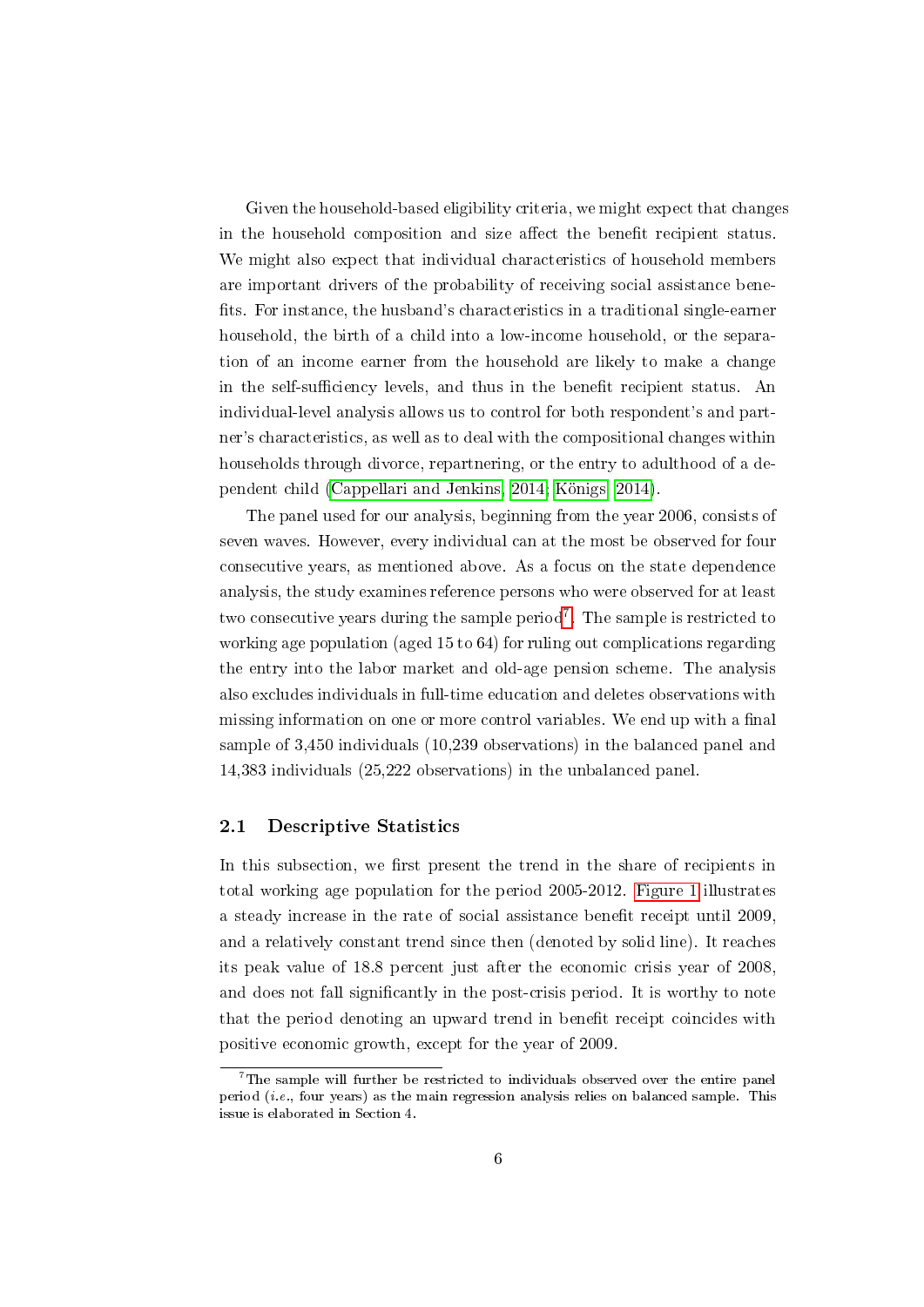A breakdown of different social assistance schemes is shown in the same graph. The first category is *child benefits* comprising cash and/or in kind maternity allowance and conditional cash transfers related to children's health care and education (denoted by long dashed line). The second one is housing  $benefts$ , which involve cash allowances related to housing such as renting or home construction (denoted by long dashed-dotted line). The number of respondents reporting the housing benefits receipt are negligible in our sample (less than 1 percent) given the limited scope of these schemes. These bene fits play a significant role in certain cases such as earthquake, food disaster or mining accidents. The last category comprises all other social assistance benefits in cash and in kind, financed by public and/or private resources (denoted by dashed line). The incidence of other social assistance benefits is clearly the highest of all the social assistance schemes. However, we observe a slight decrease in the recipient rate of these transfers by 2009, which is associated with a proportional increase in the rate of child benefits recipients.

The rates of benefit receipt by household type are presented in [Figure 2.](#page-24-1) While there is an upward trend for the households with dependent children (aged less than 16), those without dependent children and single-person households exhibit a relatively smooth trend with a lower rate. This im-plies that the rise in the overall benefit receipt shown in [Figure 1](#page-24-0) is primarily driven by the households with dependent children. On the other hand, women and men seem to equally benefit from social assistance and exhibit similar patterns over the observation period, as seen in [Figure 3.](#page-25-1) This is plausible, given that the recipient units are the households, not individuals, as noted by [Königs, 2014.](#page-22-2)

Next, we present the annual transition rates into and out of benefit receipts. We observe an opposite trend in the entry and exit rates over the period, displayed in [Figure 4.](#page-25-0) The pattern is more apparent during the recovery period of the 2008 crisis. That is, a decline in the entry rate is associated with an increase in the exit rate after 2009. The reported transition rates provide evidence about `raw' state dependence in social assistance receipt - the difference between persistence and entry rate. A high average persistence rate of around 80 percent together with an entry rate of around 5 percent indicates that every three out of four recipients in a given year continue to receive the benefits in the next year. A comparison of benefit transition rates by household type exhibits an unclear pattern. Although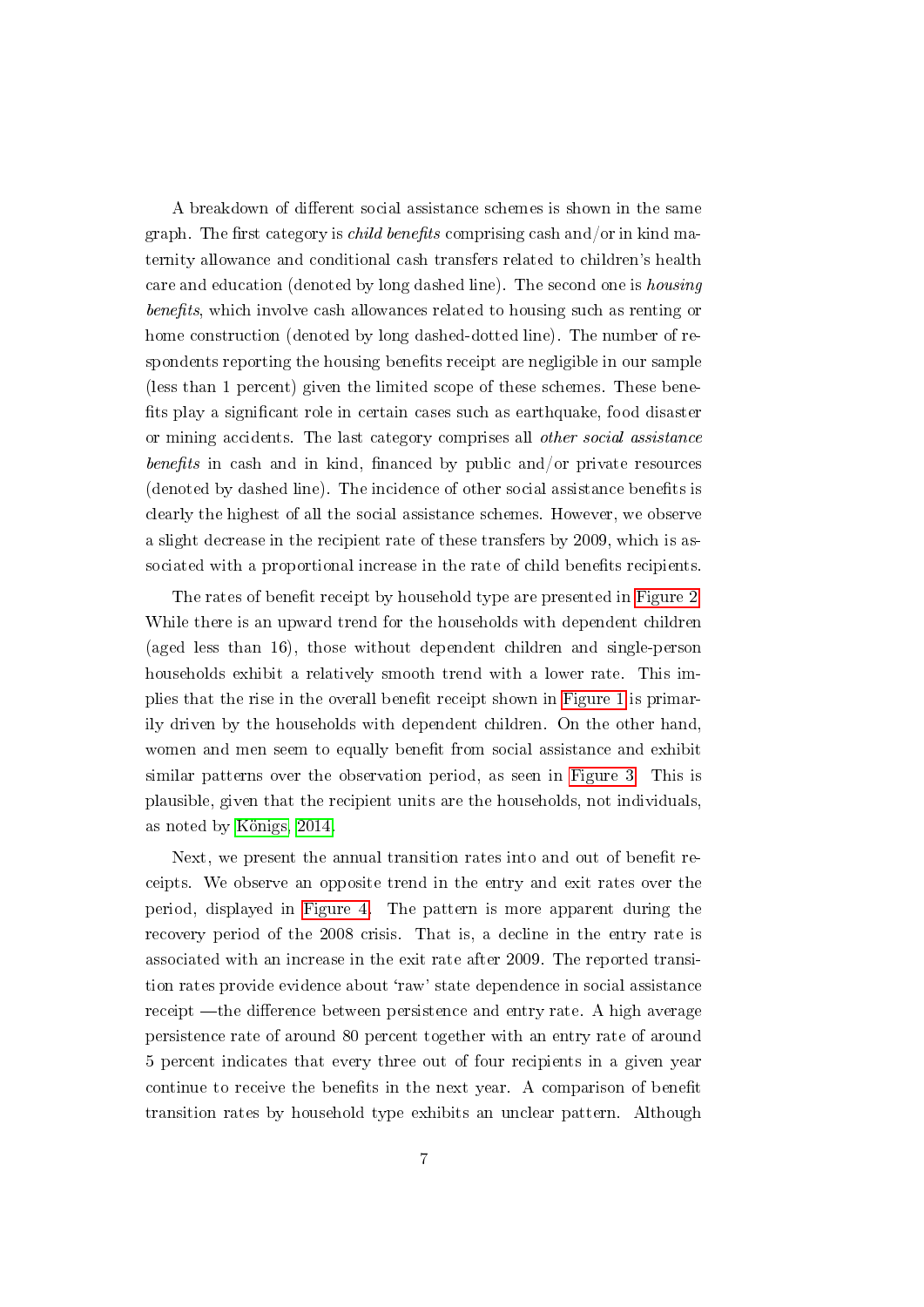the interpretation of these patterns shown in [Figure 5](#page-26-0) is difficult, one can see that the households with dependent children clearly have a higher entry rate and relatively stable exit rate compared to other types of households. It must be noted that the entry rate of single-person households and households without dependent children are lower (around 2 percent by 2011), while they have relatively higher exit rates over the period. The decomposition of entry and exit rates by gender does not display different patterns, as seen in [Figure 6.](#page-26-1) This is consistent with the pattern observed in the benefit receipt rate, by gender [\(Figure 3\)](#page-25-1).

The raw state dependence observed in [Figure 4](#page-25-0) may be due to some observed and unobserved characteristics as well as structural features of the social assistance schemes. The main objective of this paper is to analyze to what extent the raw state dependence is structural. In this regard, a regression analysis is conducted in the following section to disentangle the structural state dependence from its spurious components, which arise from the observed and unobserved characteristics.

### 3 Empirical Method

A dynamic random-effects probit model, which is generally being cited in the recent empirical work, is employed to analyze state dependence in social assistance benefit (e.g., [Andren and Andren, 2013;](#page-21-0) [Cappellari and Jenkins,](#page-22-0) [2014;](#page-22-0) [Hansen et al., 2014;](#page-22-1) [Königs, 2014\)](#page-22-2). The model has also been applied to other binary outcomes such as poverty, labor force participation and unemployment (e.g., [Arulampalam and Stewart, 2009;](#page-21-2) [Biewen, 2009;](#page-22-12) [Chay and](#page-22-13) [Hyslop, 2014;](#page-22-13) [Stewart, 2007\)](#page-23-4). Unlike these studies, we employ several extensions of [Wooldridge](#page-23-2)'s (2005) estimator proposed by [Rabe-Hesketh and](#page-23-3) [Skrondal, 2013](#page-23-3) to deal with the potential bias in the initial conditions due to the short panel length. We compare these results with those from [Heckman'](#page-22-11)s  $(1981)$  reduced form approach for different subsets of instruments. This section introduces the models and their extensions mainly on the basis of these cited studies.

The latent equation for the binary outcome variable of being in receipt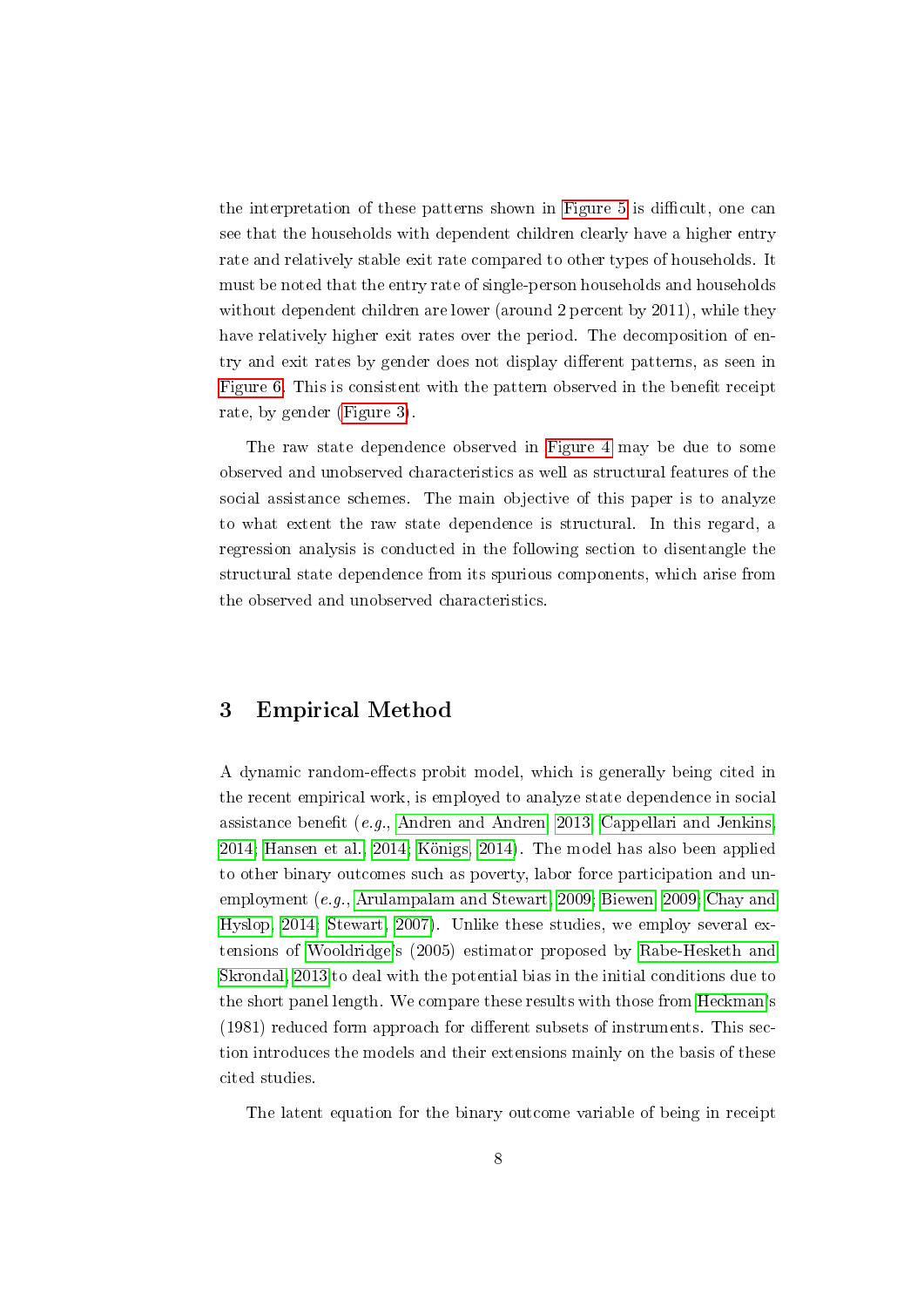of social assistance is specified as:

<span id="page-10-0"></span>
$$
y_{it} = 1\{y_{it}^* > 0\}
$$
  
= 1{ $\beta_0 + \beta_1 y_{it-1} + X_{it}'\Omega + \alpha_i + u_{it} > 0$ } for (i=1,..., N; t=2,...,T) (1)

where  $y_{it}$  is the observed binary outcome variable indicating whether the individual is in benefit receipt.  $1(.)$  is an indicator function equal to one if the latent variable  $y_{it}^* > 0$ , and zero otherwise. In other words, each individual i is observed to be in receipt in year  $t$  if the indicator function is equal to one, and to be not in receipt if it is zero. The latent variable, to be interpreted as the potential utility from receiving social assistance, depends on the lagged dependent variable  $(y_{it-1})$ , observable characteristics  $(X_{it})$ , unobserved individual-specific random effects  $(\alpha_i)$  and a white-noise error term  $(u_{it})$ . The vector  $X_{it}$  includes variables for gender, age, age square, completed years of education of the reference person as well as of the spouse, number of children, household size, health and employment status.

The white-noise error term is assumed to be serially uncorrelated, independent of  $X_{it}$  and  $y_{it-1}$ , and normally distributed. Even if the errors  $u_{it}$  are assumed serially uncorrelated, the composite error term,  $v_{it} = \alpha_i + u_{it}$ , would be correlated over time due to the individual-specific time-invariant  $\alpha_i$  terms. The correlation between the composite error terms from any two different periods t and s is assumed to be the same:  $\rho = Corr(v_{is}.v_{it}) = \sigma_{\alpha}^2/(\sigma_{\alpha}^2 + 1)$ for  $t, s = 2, ..., T; t \neq s$  and  $\sigma_u^2 = 1$ . It is further assumed that the two error components,  $v_{it}$  and  $u_{it}$ , have zero means and are uncorrelated with each other, the dynamic structure of benefit receipt is approximated by a first-order Markov model, and the covariates  $(X_{it})$  are strictly exogenous.

Under these conditions, the probability that the individual  $i$  receives social assistance at time  $t$  (t>1), conditional on  $y_{it-1}$ ,  $X_{it}$  and  $\alpha_i$ , is given by:

<span id="page-10-1"></span>
$$
Pr(y_{it} = 1|y_{it-1}, X_{it}, \alpha_i) = \Phi(\beta_0 + \beta_1 y_{it-1} + X_{it}' \Omega + \alpha_i)
$$
(2)

where  $\Phi(.)$  is the standard normal cumulative distribution function.

The standard (uncorrelated) random effects model assumes  $\alpha_i$  to be uncorrelated with  $X_{it}$ . Alternatively, the *Mundlak-Chamberlain* approach was employed, which allows for correlation between the unobserved individualspecific effect  $\alpha_i$  and the observed characteristics  $X_{it}$  in the model. This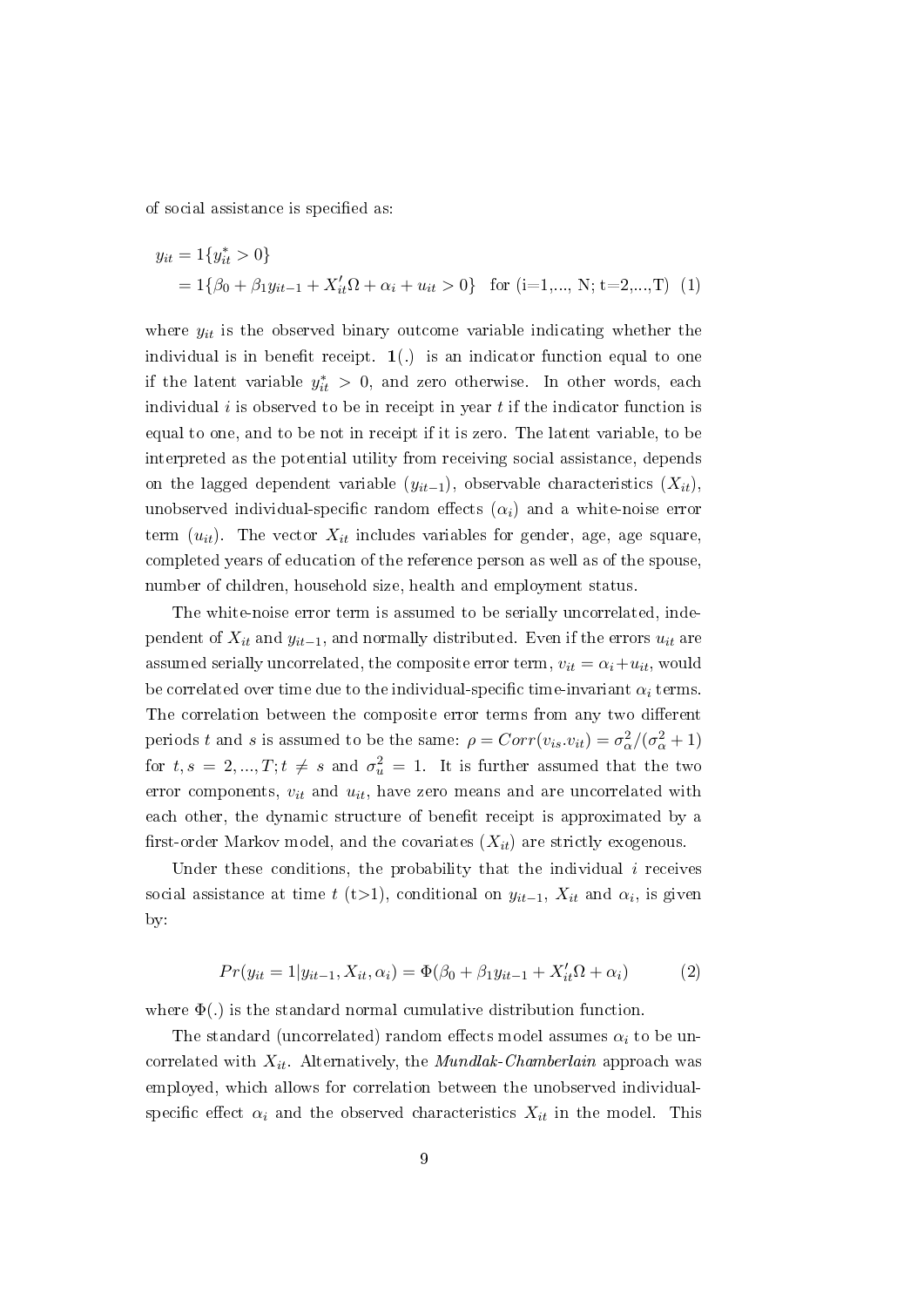correlation is achieved by supposing a relationship between  $\alpha_i$  and either time-averaged characteristics, also known as Mundlak-averages, or a combination of the variables' lags and leads. Several of the aforementioned studies, such as [Cappellari and Jenkins](#page-22-10) [\(2008\)](#page-22-10) and [Königs](#page-22-2) [\(2014\)](#page-22-2), use time-averages  $(\bar{X}_i)$ , describing  $\alpha_i = \bar{X}_i' a + \zeta_i$  where  $\zeta_i \sim N(0, \sigma_{\zeta}^2)$ . The individual characteristics that are left in  $\zeta_i$  are supposed to be independent of  $X_{it}$  and  $u_{it}$  for all  $i, t$ .

The coefficient estimate of the lagged dependent variable  $\beta_1$  is interpreted as structural, also known as genuine state dependence in a model specification that controls for both observed and unobserved heterogeneity. Structural state dependence must be distinguished from spurious state dependence. These spurious components are induced by permanent unobserved characteristics, such as unobserved labor market ability or individualistic preferences for benefit receipt, which might lead to a spuriously high level of state dependence [\(Königs, 2014\)](#page-22-2). The unobserved characteristics are captured by the individual heterogeneity  $(\alpha_i)$ . The implementation of control for the observed and unobserved heterogeneity eliminates the spurious components and provides with structural state dependence. The study intends to estimate this feature of state dependence.

Estimation of the structural state dependence requires an additional assumption about the initial conditions. It implies the need to specify the relationship between the individual specific effect  $\alpha_i$  and the dependent variable in the initial period  $y_{i1}$  that typically cannot be treated as exogenous. Unless the start of the process coincides with the start of the observation period for each individual —and this is not the case— there exists a correlation between  $\alpha_i$  and  $y_{i1}$ . This would induce the lagged dependent variable correlated with the composite error term, leading to a bias in parameter estimates. In particular, the estimator of standard random effects probit model that assumes the absence of correlation between the initial conditions and the  $\alpha_i$  will be inconsistent, which also leads to the overestimation of  $\beta_1$  in Equation[\(1\)](#page-10-0), and hence the level of state dependence [\(Stewart, 2007\)](#page-23-4).

We deal with the initial conditions bias using the [Wooldridge](#page-23-2) [\(2005\)](#page-23-2) estimator and its extensions proposed by [Rabe-Hesketh and Skrondal](#page-23-3) [\(2013\)](#page-23-3) in order to avoid the potential bias due to the short panel length. Although the main estimator of our analysis comes from [Wooldridge](#page-23-2) [\(2005\)](#page-23-2), we also employ the [Heckman](#page-22-11) [\(1981\)](#page-22-11) estimator to check for the sensitivity of the results.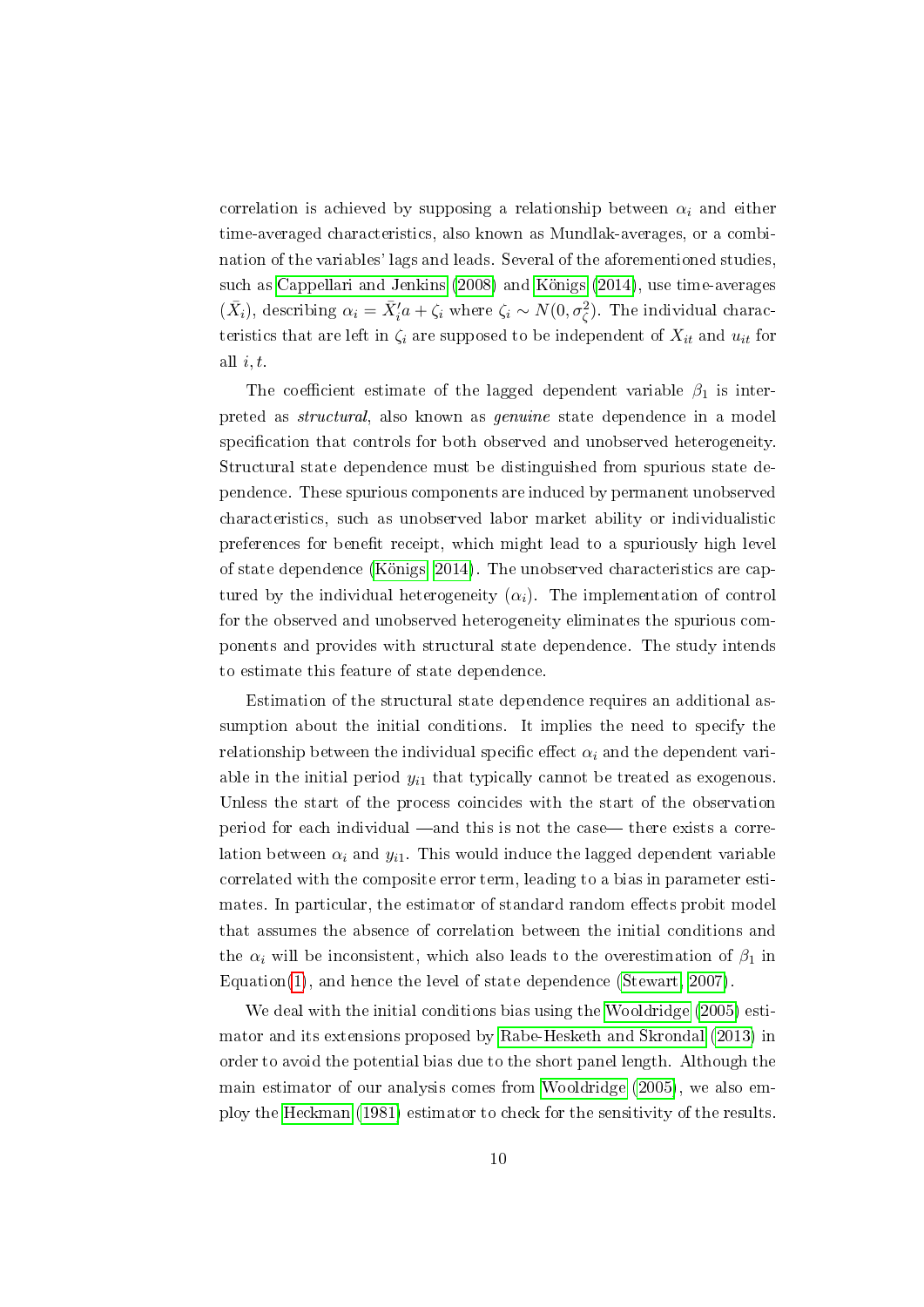Heckman's estimator is introduced prior to the discussion of Wooldridge's estimator and its extensions to simplify understanding regarding the empirical discussion.

#### 3.1 Heckman's Estimator

[Heckman](#page-22-11) [\(1981\)](#page-22-11) specifies a linearized approximation to the reduced form equation for the initial value of the latent variable. Specifically, the latent variable in the initial year  $y_{i1}^*$  can be written as:

<span id="page-12-1"></span>
$$
y_{i1}^* = \pi_0 + Z_{i1}'\pi_1 + \theta_1\alpha_i + u_{i1} \qquad (i = 1,...N)
$$
 (3)

where  $Z_{i1}$  represents a vector of exogenous covariates including explanatory variables observed in the first wave  $(X_{i1})$  and pre-sample variables that are deemed as instruments. These pre-sample variables, to be considered as a proxy for poverty, include the ability to afford the bills, rent and credit card payments, and unemployment status over the past year, prior to the initial sample period.

The study assumes the composite error term,  $v_{i1} = \theta \alpha_i + u_{i1}$ , to be correlated with  $\alpha_i$ , but uncorrelated with  $u_{it}$  for  $t \geq 2^8$  $t \geq 2^8$ . The standard assumptions regarding the distributions of the  $u_{it}$  and  $\alpha_i$  that they are normally distributed, the former with variance 1, the latter with variance  $\sigma_{\alpha}^2$ are considered, as before. Given these normalizations, the model can be estimated with maximum likelihood techniques [\(Stewart, 2007\)](#page-23-4).

Equation [\(1\)](#page-10-0) and [\(3\)](#page-12-1) together specify a complete model for  $(y_1, ..., y_T)$ . In this model, the contribution to the likelihood function for individual  $i$  is given by<sup>[9](#page-12-2)</sup>:

<span id="page-12-3"></span>
$$
L_{i} = \int \left\{ \Phi[(Z'_{i1}\pi_{1} + \theta_{1}\alpha)(2y_{i1} - 1)] \prod_{t=2}^{T_{i}} \Phi[\beta_{1}y_{it-1} + X'_{it}\Omega_{1} + \theta_{t}\alpha)(2y_{it} - 1)] \right\} g(\alpha) d\alpha
$$

where  $\theta_T = 1$  for identification (of  $\sigma_\alpha^2$ ),  $g(\alpha)$  is the probability density function of the unobserved individual-specific effect, and  $\Phi$  is the standard normal cumulative distribution function. The covariates are considered the same as described above. Longitudinal averages of time-varying variables  $\bar{X_i}$  (i.e.,

<span id="page-12-2"></span><span id="page-12-0"></span><sup>&</sup>lt;sup>8</sup>A test of  $\theta = 0$  provides a test of exogeneity of the initial condition in this model.

<sup>&</sup>lt;sup>9</sup>To simplify notation, the intercepts  $\beta_0$  and  $\pi_0$  in Equations [\(1\)](#page-10-0) and [\(3\)](#page-12-1) are not explicitly shown in the likelihood function.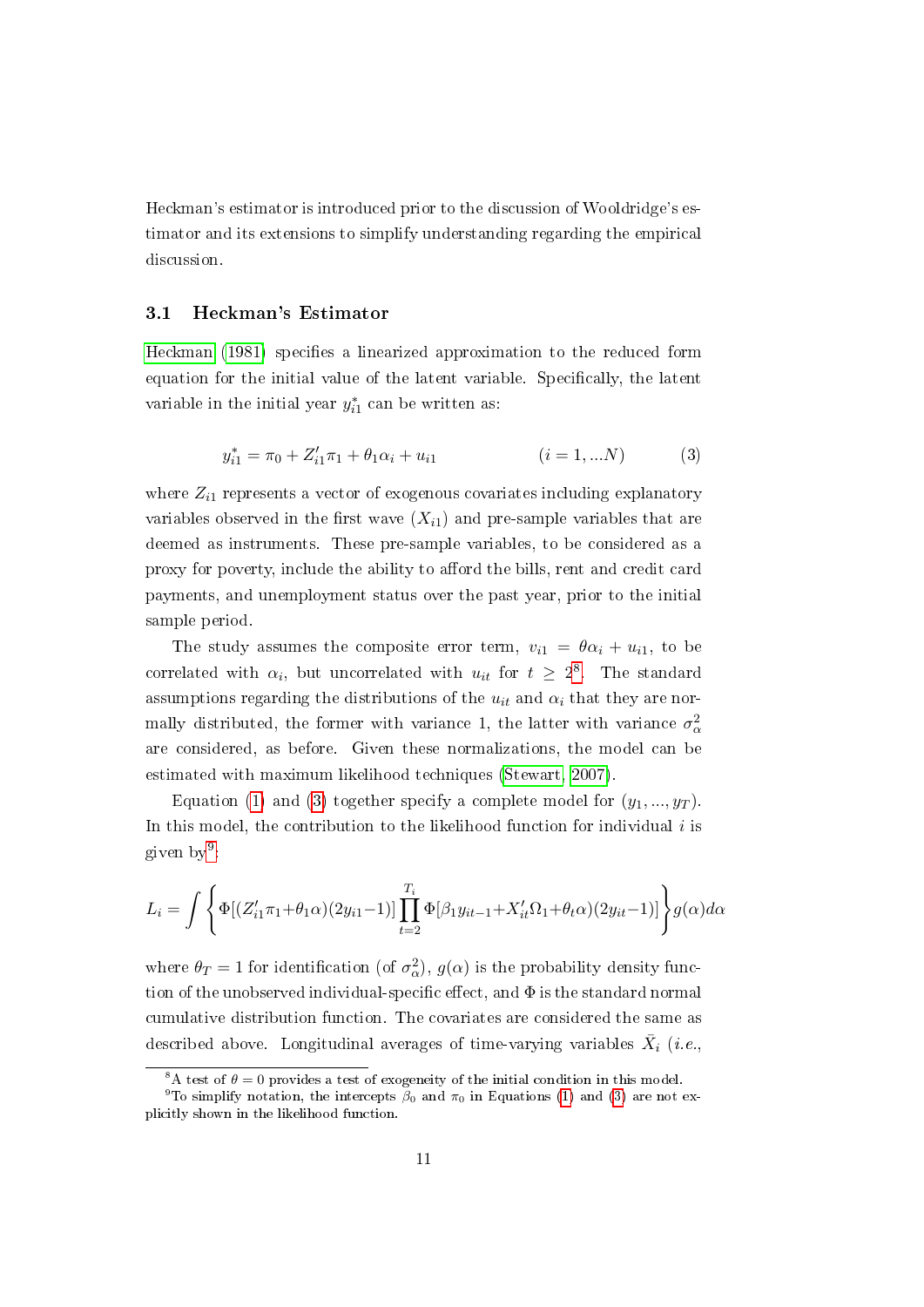health and employment status, number of children, household size) are also included in the regression analysis to allow the correlation between the observed characteristics and unobserved individual heterogeneity. For sake of brevity,  $\bar{X}_i$  is subsumed in  $X_{it}$ . As in the common practice, the integral is evaluated using Gaussian-Hermite quadrature based on the assumption that  $\alpha$  is normally distributed [\(Arulampalam and Stewart, 2009\)](#page-21-2).

#### 3.2 Wooldridge's Estimator

[Wooldridge](#page-23-2) [\(2005\)](#page-23-2) proposes an alternative Conditional Maximum Likelihood estimator that considers the density of  $(y_2, ..., y_T)$  conditional on the initial period value  $y_{i1}$  and exogenous variables, rather than finding the density of  $(y_{i1},...,y_{iT})$  given exogenous explanatory variables. In particular, [Wooldridge](#page-23-2) [\(2005\)](#page-23-2) specifies an approximation for the density of  $\alpha_i$  conditional on the initial observation  $y_{i1}$ , and either the set of explanatory variables  $X_i = (X_{i2}, ..., X_{iT})$  or averages of the X-variables over t as additional regressors in the model.

Wooldridge's estimator has practical advantages over Heckman's estimator that the initial dependent variable does not need to be jointly modeled with the subsequent dependent variables and that estimation can be achieved using standard random effects probit software. However, the parameter estimates from the Wooldridge estimator could be biased in applications that rely on panel data containing a small number of time periods. [Akay](#page-21-1) [\(2012\)](#page-21-1) suggests the employment of Heckman's estimator instead of Wooldridge's estimator in the case of short-panels for ruling out the bias in the estimates. On the other hand, [Rabe-Hesketh and Skrondal](#page-23-3) [\(2013\)](#page-23-3) indi-cate that the auxiliary model for the individual-specific effect used by [Akay](#page-21-1) [\(2012\)](#page-21-1) is overly-constrained because it includes longitudinal averages across all periods, including the initial period. The bias for the constrained model would disappear when the initial-period explanatory variables are included in the auxiliary model as additional regressors<sup>[10](#page-13-0)</sup> (besides the longitudinal averages as well as the lagged dependent variable). [Rabe-Hesketh and Skro](#page-23-3)[ndal](#page-23-3) [\(2013\)](#page-23-3) also reveal that the Wooldridge's original auxiliary model, in

<span id="page-13-0"></span><sup>&</sup>lt;sup>10</sup>[Rabe-Hesketh and Skrondal](#page-23-3) [\(2013\)](#page-23-3) show that the problem with the overly-constrained model is that the conditional distribution of the unobserved effect depends more directly on the initial-period explanatory variables than on the explanatory variables at the other periods. The coefficients of the initial-period explanatory variables should therefore not be constrained to equal the coefficients at the other periods.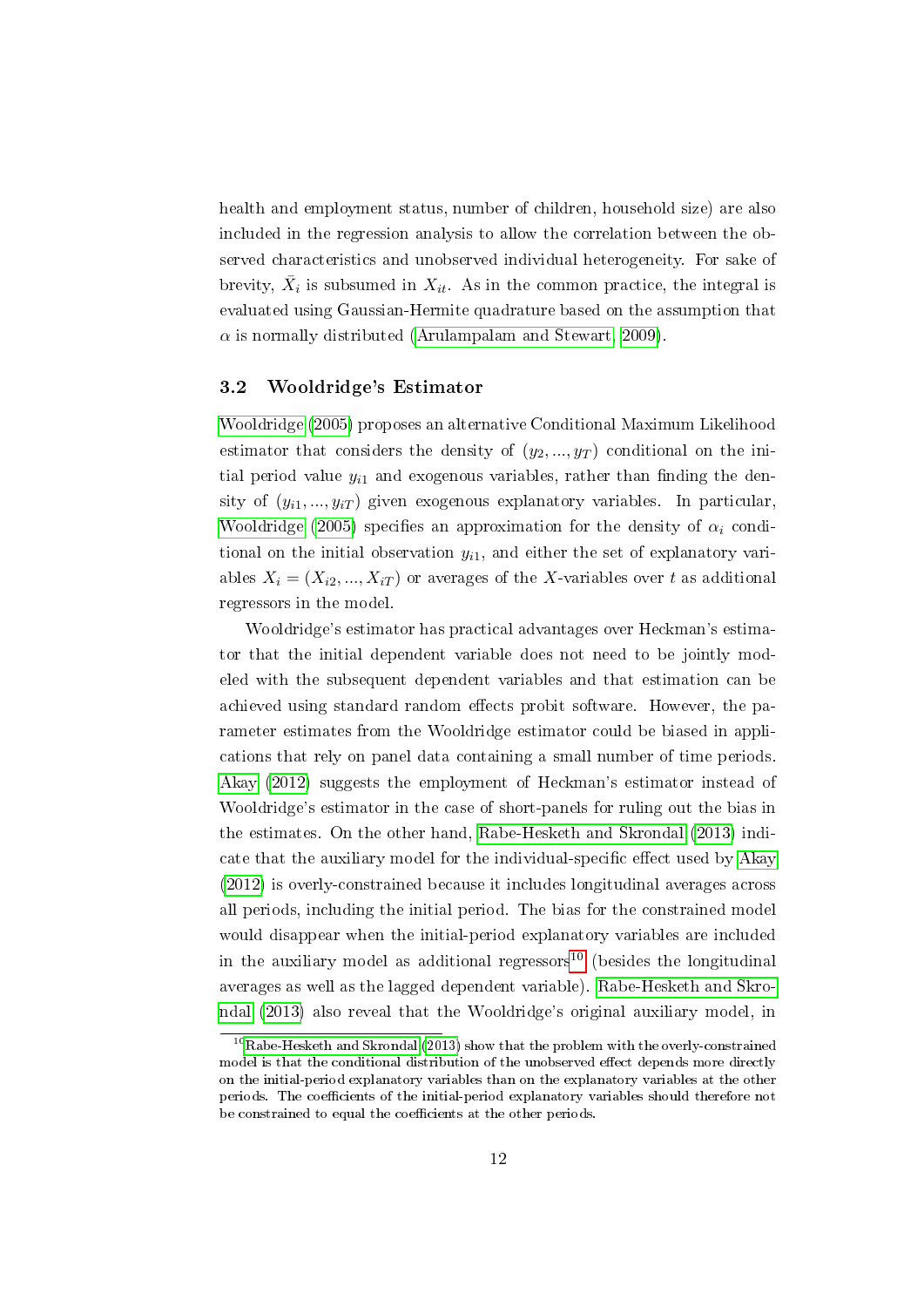which the individual-specific effect is conditioned on the lagged dependent variable and explanatory variables at periods  $t = 2, ..., T$ , serves as a favorable outcome. We therefore exclude the initial-period characteristics from the covariates and from their longitudinal averages, but include them only as additional regressors in our last specification, in Equation  $(6)$ .

We begin the analysis with the Wooldridge's 'original model', excluding the initial period regressors, in stead of using the `overly-constrained model' that includes explanatory variables across all periods. In this specification, we assume the following auxiliary model:

$$
\alpha_i = s_0 + s_1 y_{i1} + X_i's_2 + a_i \tag{4}
$$

where  $X'_{i} = (X'_{i2}, ..., X'_{iT})$ . The correlation between  $y_{i1}$  and  $\alpha_{i}$  is handled by the use of Equation  $(4)$ , providing another unobservable individual-specific heterogeneity term  $a_i$  that is uncorrelated with the initial observation  $y_{i1}$ . Here and henceforth  $a_i$  is assumed to be normally distributed with mean  $0$ and variance  $\sigma_a^2$ , given the covariates in each specification.

Secondly, we employ a specification for the individual specific effect following the Mundlak-Chamberlain approach described above:

<span id="page-14-1"></span>
$$
\alpha_i = s_0 + s_1 y_{i1} + \bar{X}'_i s_2 + a_i \tag{5}
$$

where  $\bar{X}_i = \frac{1}{T-1} \sum_{t=2}^T X_{it}$  includes time varying explanatory variables that are correlated with the unobservable  $\alpha_i$ .

In the last specification, we add the initial-period explanatory variables  $(X_{i1})$  to the auxiliary model as suggested by [Rabe-Hesketh and Skrondal](#page-23-3) [\(2013\)](#page-23-3). The new specification for the individual-specific effect  $\alpha_i$  can be written as:

<span id="page-14-0"></span>
$$
\alpha_i = s_0 + s_1 y_{i1} + \bar{X}'_i s_2 + X'_{i1} s_3 + a_i \tag{6}
$$

where  $X_{i1}$  is a vector of explanatory variables in the initial year, and all other variables are as considered in Equation [\(5\)](#page-14-1).

The probability of benefit receipt is achieved by substituting each of these three auxiliary models into Equation [\(2\)](#page-10-1), separately. To illustrate, as for the specification  $(5)$  the probability of benefit receipt becomes:

$$
Pr(y_{it} = 1 | a_i, y_{i1}) = \Phi[\beta_0 + \beta_1 y_{it-1} + \varsigma_1 y_{i1} + \overline{X}_i' \varsigma_2 + X_{it}' \Omega + a_i], \qquad (t = 2, ..., T)
$$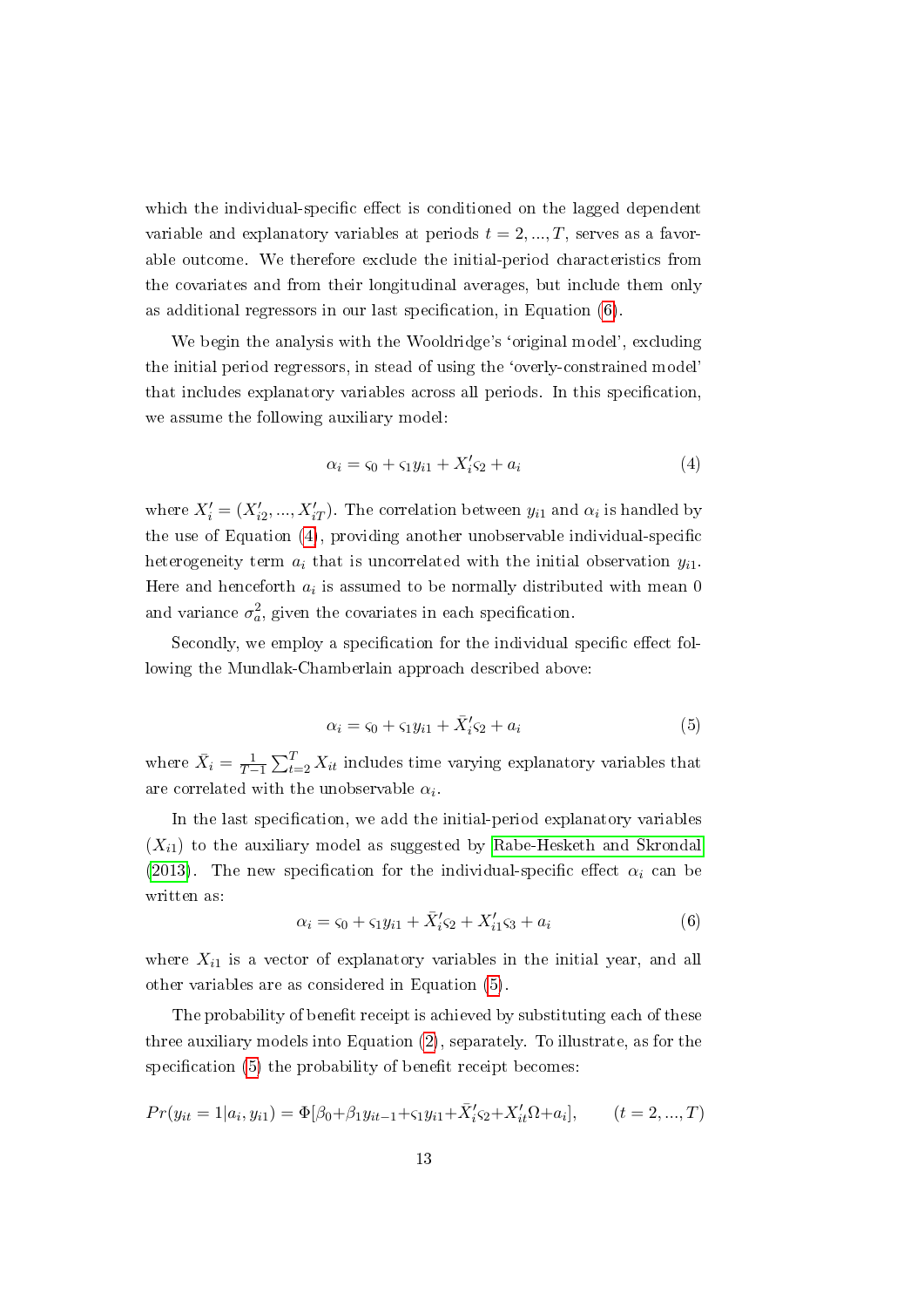where the constant term  $\varsigma_0$  is subsumed into  $\beta_0$ . In this model, the contribution to the likelihood function for individual  $i$  is given by:

$$
L_i = \int \left\{ \prod_{t=2}^T \Phi[(\beta_0 + \beta_1 y_{it-1} + \varsigma_1 y_{i1} + \bar{X}'_i \varsigma_2 + X'_{it} \Omega + a)(2y_{it} - 1)] \right\} g(a) da
$$

where  $g(a)$  is the normal probability density function of the new unobserved individual-specific effect  $a_i$ , specified in Equation [\(5\)](#page-14-1). The likelihood function is maximized evaluating the integral over  $a$ , using Gaussian-Hermite quadrature, which is based on the assumption that  $a$  is normally distributed.

### 4 Results

This section presents estimation results from the specifications explained earlier. Given the non-linearity of the models, the magnitudes of the coefficient estimates provide little information about the size of the effects of the observable characteristics, and hence the degree of state dependence. The level of state dependence is assessed through the measure of average partial effect of benefit receipt. The next subsection elaborates on this issue.

As previously mentioned, the main estimator of this analysis is the Wooldridge estimator. The development of this estimator was based on a balanced sample. Given the concern that sample drop out is not random, the unobservable determinants of non-response or panel attrition are correlated with the unobservables determining benefit receipt. Considering this concern, we mainly rely on a balanced sample analysis in which only individuals tracked over the entire panel period are kept in the operational sample. We also report estimates using unbalanced panel for sake of comparison. In fact, many of the previous studies use balanced panel to avoid the potential attrition bias<sup>[11](#page-15-0)</sup>. Only a few studies such as of [Cappellari and Jenkins](#page-22-0)  $(2014)$  and [Königs](#page-22-2) [\(2014\)](#page-22-2) rely on an unbalanced sample mainly due to a huge drop in the number of observations in balanced panel<sup>[12](#page-15-1)</sup>. However, this is not a worrying issue for the analysis because a relatively shorter panel is employed for the study. Hence, the sample size remains sufficiently large in the bal-

<span id="page-15-1"></span><span id="page-15-0"></span><sup>11</sup>See [Andren and Andren, 2013;](#page-21-0) [Biewen, 2009;](#page-22-12) [Hansen et al., 2014;](#page-22-1) [Stewart, 2007.](#page-23-4)

 $12$ [Königs](#page-22-2) [\(2014\)](#page-22-2) deals with the attrition bias problem constructing a weakly balanced panel, while [Cappellari and Jenkins](#page-22-0)  $(2014)$  rely on the finding that the impact of attrition is small in their sample, previously reported by [Cappellari and Jenkins](#page-22-10) [\(2008\)](#page-22-10).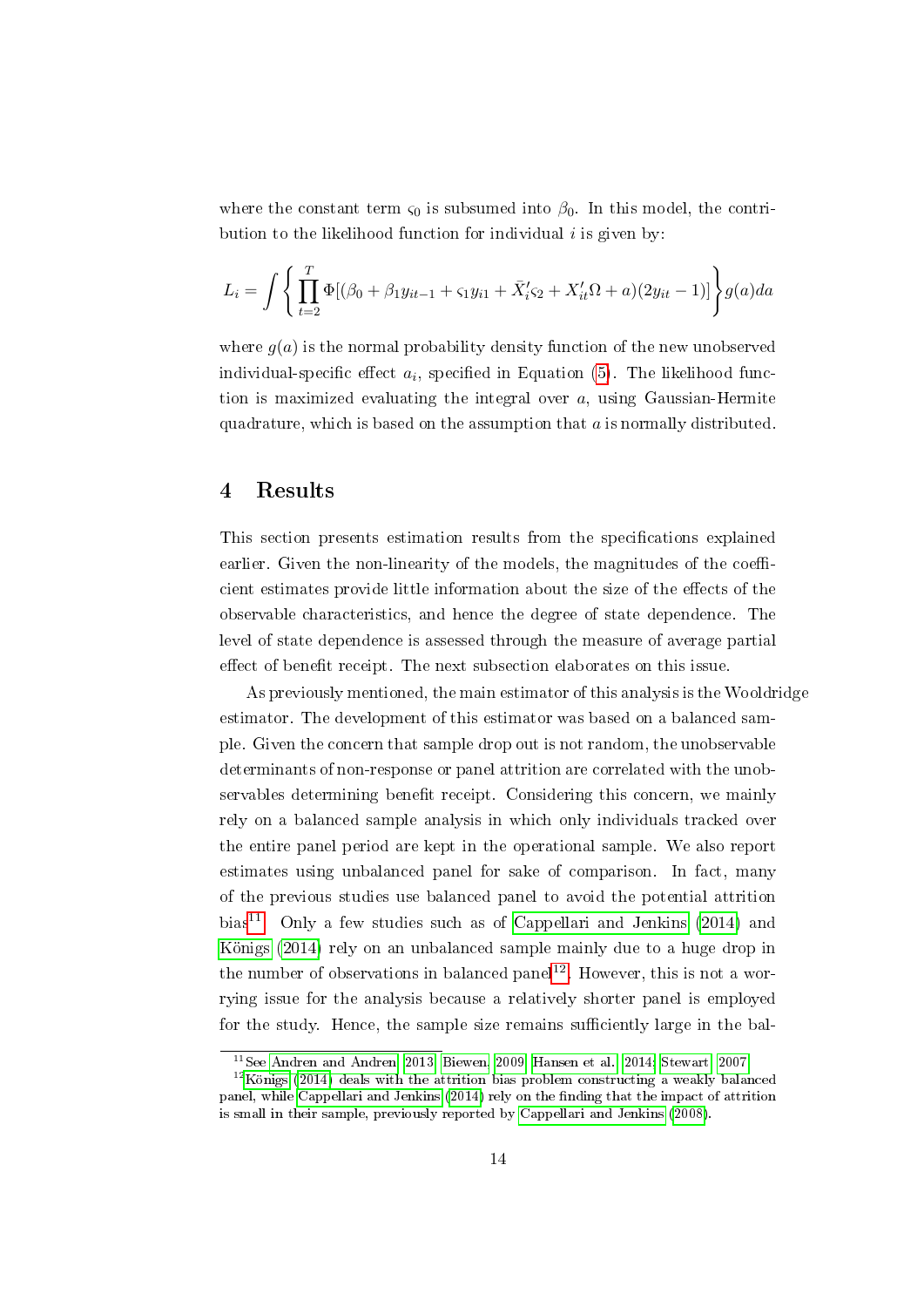anced panel. Hereby, the results from the Wooldridge estimator based on a balanced sample are discussed prior to comparing them with the results from the Heckman estimator. The results from both estimators, based on an unbalanced sample, are presented in Appendix Table [B.1](#page-33-0) and Table [B.2.](#page-35-0) The noticeably higher coefficient estimates (as well as higher average partial effect) from the unbalanced sample can be interpreted as evidence of the attrition bias leading to an overestimate of state dependence. Therefore, the study limits the discussion to estimates using balanced sample.

Estimation results of the dynamic random effects probit model based on the Wooldridge estimator are presented in [Table 1.](#page-27-0) The first column provides estimates assuming that initial conditions are exogenous, and columns 2 to 4 display the results obtained from the extensions specified in Equations [\(4\)](#page-12-3),  $(5)$  and  $(6)$ , respectively. The coefficient estimate of the lagged recipient status, namely state dependence, lie in the narrow range between 1.38 and 1.31, and all are strongly statistically signicant. This range is according to the three specifications that allow for endogenous initial conditions (columns  $2-4$ , row 1). The magnitude of the coefficient estimate decreases as the within-means (of time varying) and the initial-period explanatory variables are added to the regression (as going from column 2 to column 4).

On the other hand, the failure to account for endogenous initial conditions doubles the coefficient estimate of the lagged dependent variable (column 1, row 1). The reduction in the coefficient estimate after controlling for endogenous initial conditions coincides with an increase in the estimated standard deviation of the individual-specific effect  $(\sigma_{\alpha})$ , which is reported at the bottom of the table.  $\sigma_{\alpha}$  is estimated as about 1, which translates into a cross-period correlation  $(\rho)$  in the composite error term of around 0.5. This implies that half of the variance in the composite error term comes from the permanent individual unobserved heterogeneity. The coefficient estimate of the control for the receipt status in the initial period  $(t = 1)$  is positive and statistically signicant. This points out that individuals who have received social assistance benefit in the previous period have a higher probability for receiving benefit in following periods. Taken together, our results support the evidence that the estimates based on the exogeneity assumption suffer from initial conditions bias, and this bias has the potential to overestimate the degree of state dependence<sup>[13](#page-16-0)</sup>.

<span id="page-16-0"></span><sup>&</sup>lt;sup>13</sup>Furthermore, the hypothesis  $\theta = 0$ , exogeneity of the initial condition, is strongly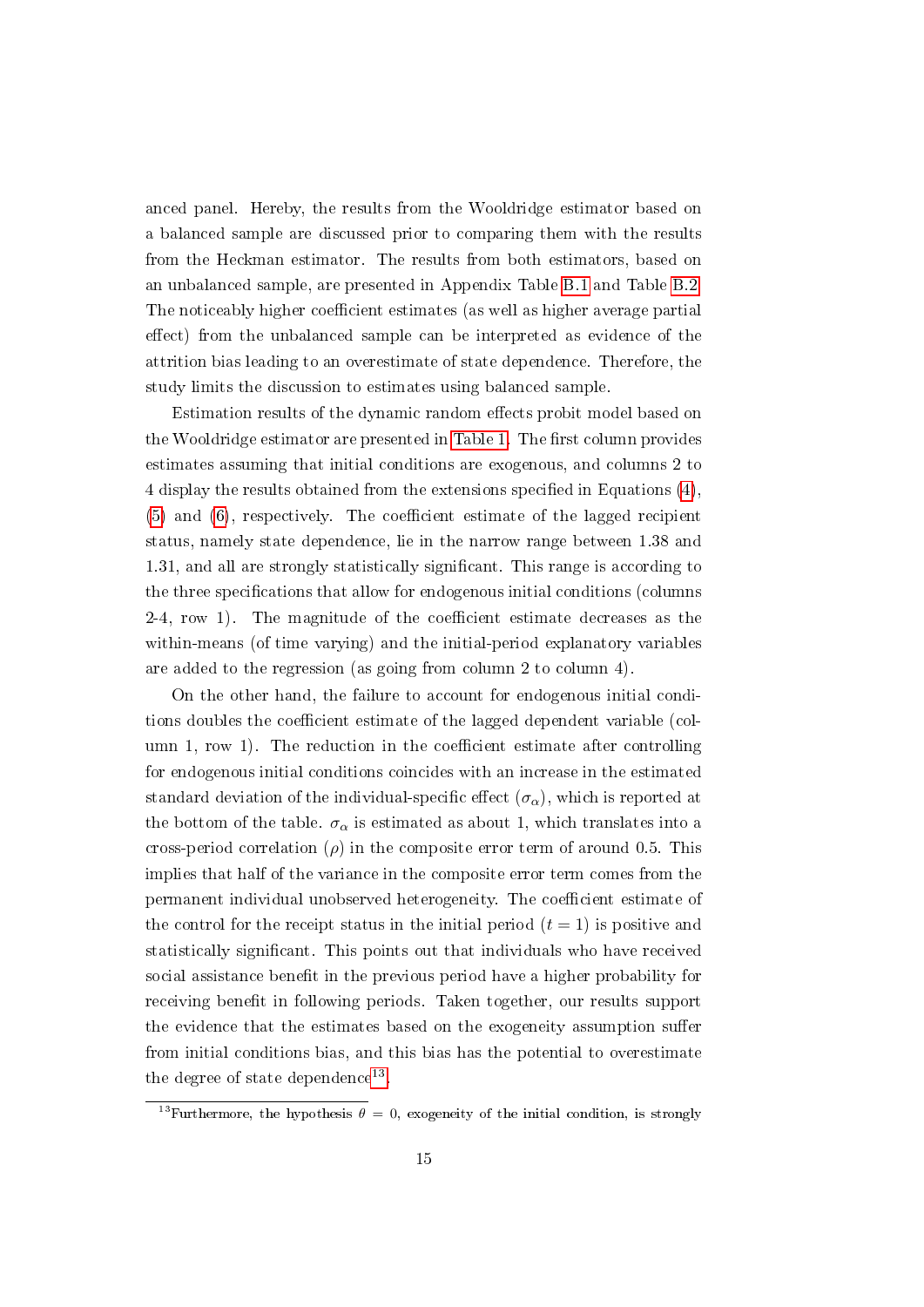Columns 2 to 4 of [Table 1](#page-27-0) represent the extensions of the Wooldridge's approach, taking into account for the potential bias in the estimates due to a shorter time span of panel, discussed in Section 5. It is clearly safer to err on the side of caution and therefore the current study also discusses the results from the Heckman's approach as suggested by [Akay](#page-21-1) [\(2012\)](#page-21-1). [Table 2](#page-29-0) shows the estimation results for two different specifications of the Heckman's approach, using different subsets of instruments to estimate the initial conditions equation (Equation  $(3)$ ). The results from the first specification using the first-wave characteristics as instruments are presented in column 1, and the corresponding estimates from its initial conditions equation are shown in column 2. The right panel of the table display the results from the second specification, exploiting pre-sample characteristics in addition to the firstwave characteristics for estimation of the initial condition equation. The pre-sample characteristics involving the information about the past unemployment status (one year prior to the first wave), and past ability to afford bills, rent and credit card payments are presented at the bottom of Table 2, respectively. The coefficient estimate of the lagged dependent variable, uctuating around 1.45, is slightly higher than the results obtained from the Wooldridge estimator. The magnitude of the coefficient estimate is not sensitive to the choice of instrument, changing the coefficients only in small margins. The consistency in the estimation results across the specifications, particularly between the Wooldridge's and Heckman's approaches, avoids our concerns about the bias in the Wooldridge estimates due to using a short  $\text{panel}^{14}.$  $\text{panel}^{14}.$  $\text{panel}^{14}.$ 

The specifications consist of covariates including individual characteristics (sex, age, age square, marital status, education tenure, spouse's education, health and employment status), household characteristics (number of children, household size) and year dummies. The relations between the individual- and household- characteristics and the likelihood of being in receipt are generally in the expected direction. The signs of the estimates of the explanatory variables derived from the Wooldridge estimator do not differ than those from the Heckman estimator. The probability of receiving

rejected in the Heckman's reduced form model, in Equation [\(3\)](#page-12-1). Rather the estimate of  $\theta$ is close to, and insignificantly different from 1, as reported in [Table 2.](#page-29-0)

<span id="page-17-0"></span><sup>&</sup>lt;sup>14</sup>The lower coefficient estimates (and average partial effect) from the Wooldridge's specifications relative to those from Heckman's estimator indicate that the Wooldridge estimates are unlikely to suffer from an upward bias.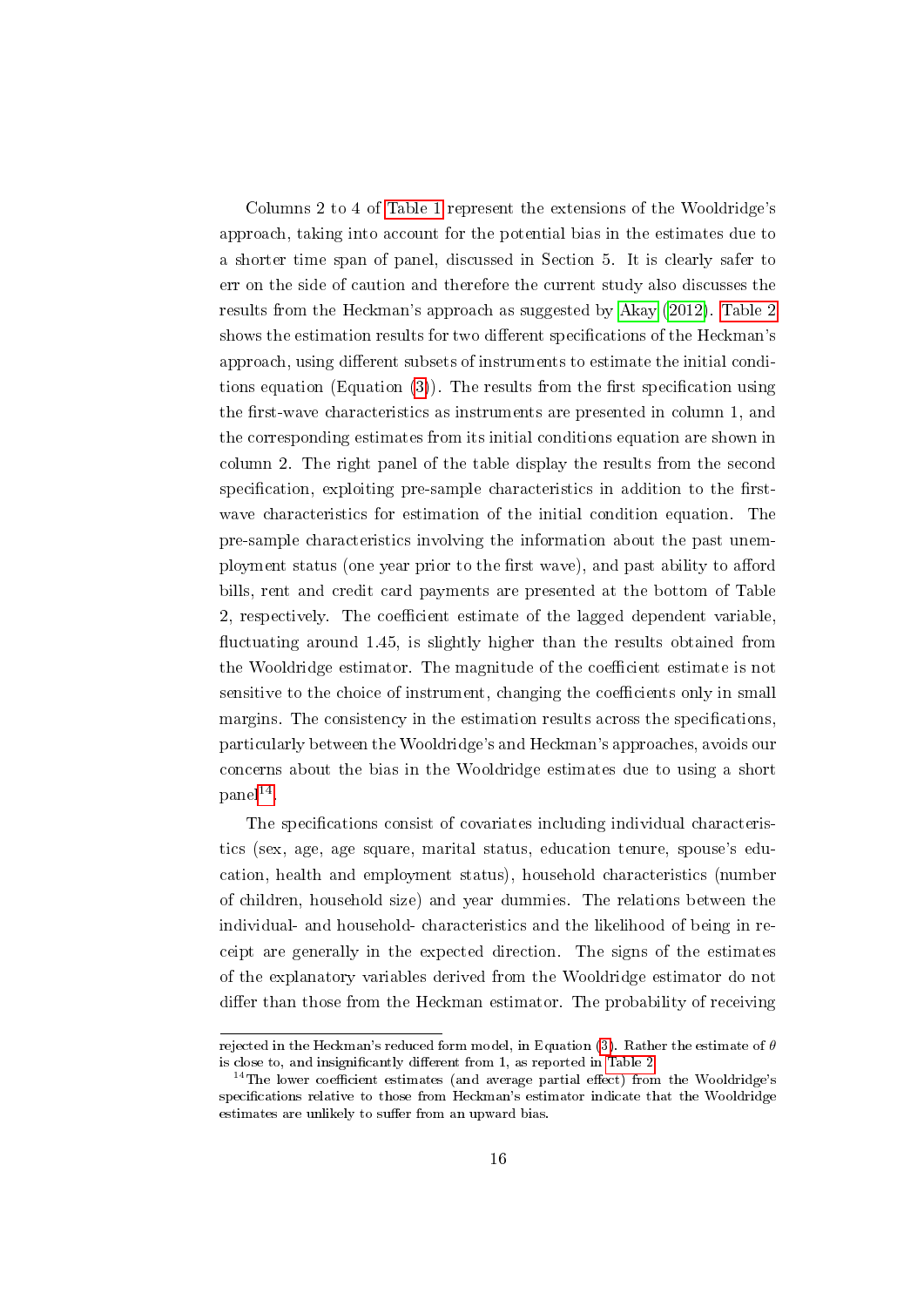social assistance benefit decreases with an increase in age, though the estimate is either at the borderline significance or insignificant. As one would expect, both the respondent's and the spouse's educational attainment are negatively and strongly associated with benefit receipt. On the other hand, having a restrictive health condition and being unemployed make people more likely to receive benefit. Surprisingly, the gender does not seem to be related with the benefit receipt. This finding is, however, consistent with very similar trends in benefit receipts and transition rates for women and men, illustrated in [Figure 3](#page-25-1) and [Figure 6.](#page-26-1) As stated by [Königs](#page-22-2) [\(2014\)](#page-22-2), this could be explained by the definition of the beneficiary unit, whereupon our analysis relies on. Women and men who live in the same household are treated equally as recipients, since we have defined benefit receipt at household level.

The household characteristics, such as the number of dependent children and household size are not strongly associated with benefit receipt, which could be related with the insufficient time variation in those variables over the period. The time-averages of these variables, particularly the coefficient estimate of the number of children, are rather statistically signicant [\(Table 1](#page-27-0) and [Table 2\)](#page-29-0). Child allowances account for a considerable share among the social assistance schemes, and therefore a household having dependent children increases its likelihood of being in receipt [\(Figure 2\)](#page-24-1). Overall, the time-averages play an important role in the models. In particular, they help to control for the potential correlation between the unobserved individual heterogeneity and the observed characteristics. Most of the coefficients on the time-averaged variables are statistically signicant, and their signs are the same as the corresponding variables. The model also captures time trends in benefit receipt during the observation period, using year dummy variables as covariates. The study finds positive and statistically significant coefficient estimates for the 2008-2011 period. This is consistent with the increasing rate of benefit receipt over most of the sample period, shown in [Figure 1.](#page-24-0)

#### 4.1 Degree of State Dependence

Estimation results from the dynamic random effects probit model presented in [Table 1](#page-27-0) and [Table 2](#page-29-0) suggest considerable state dependence in social assistance benefit receipt in Turkey. The coefficient estimates of the lagged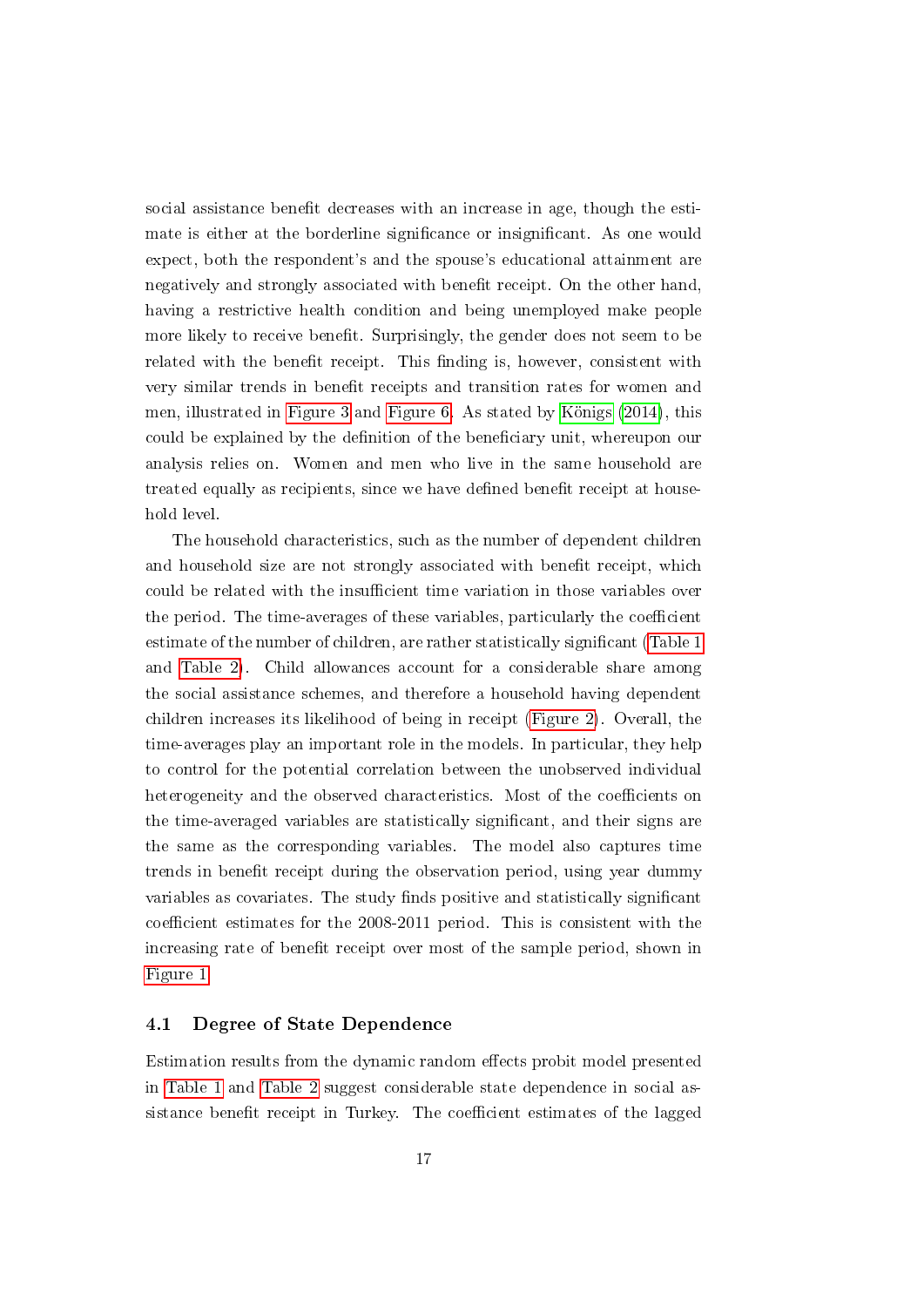benefit receipt is always positive and statistically significant regardless of the specification relied on. Lastly, we discuss the average partial effect of benefit receipt to assess the level of state dependence. The average partial effect simply equals to the difference in average predicted probabilities of social assistance receipt across individuals over time conditional on benefit receipt and non-receipt in the previous period  $(i.e.,$  the difference between predicted persistence and entry probabilities) [\(Stewart, 2007\)](#page-23-4).

The estimated transition rates (of entry and exit) and average partial effects are presented at the bottom panel of each table. In the case of the Wooldridge's original specification (Equation  $(4)$ ), the estimates in column 2 of [Table 1](#page-27-0) indicate an average probability of benefit receipt at  $t$  conditional on receipt at  $t - 1$  of 21.4 percent (*persistence rate*), and the average probability of benefit receipt at t conditional on non-receipt at  $t-1$  is 1.5 percent (entry rate). The average partial effect is thus 19.9 percentage points, which decreases to 18.1 percentage points when the study relies on the second specification. The second specification in Equation  $(5)$  facilitates addition of within-means of time varying explanatory variables to the regression. The inclusion of additional control variables of first-wave characteristics, as in the case of Equation  $(6)$ , lowered the average partial effect by 17 percentage points. The average partial effect exceeds 30 percentage points among unemployed people with educational attainment lower than secondary school and those with two or more children. These results, though not presented in the table, are consistent with the explanatory power of the covariates.

On the other hand, the average partial effects calculated based on the Heckman estimator, of about 22 percentage points, are higher than the results from the Wooldridge estimator. This is consistent with the relatively higher coefficient estimates of the lagged dependent variable from the Heckman estimator, reported in [Table 2.](#page-29-0) While the structural state dependence of around 17 to 22 percentage point is substantial, the value is considerably lower than the difference between the observed persistence and entry rates of about 75 percent, illustrated in [Figure 4.](#page-25-0) This implies that most of the observed state dependence is due to the observed and unobserved heterogeneity across individuals [\(Hansen et al.](#page-22-1) [\(2014\)](#page-22-1); [Königs](#page-22-2) [\(2014\)](#page-22-2)).

The average partial effects estimated for Turkey are at least 3 percentage points higher than those reported by [Cappellari and Jenkins](#page-22-10) [\(2008\)](#page-22-10) for the United Kingdom (of 14.4 percentage points) and by [Königs](#page-22-2) [\(2014\)](#page-22-2) for Ger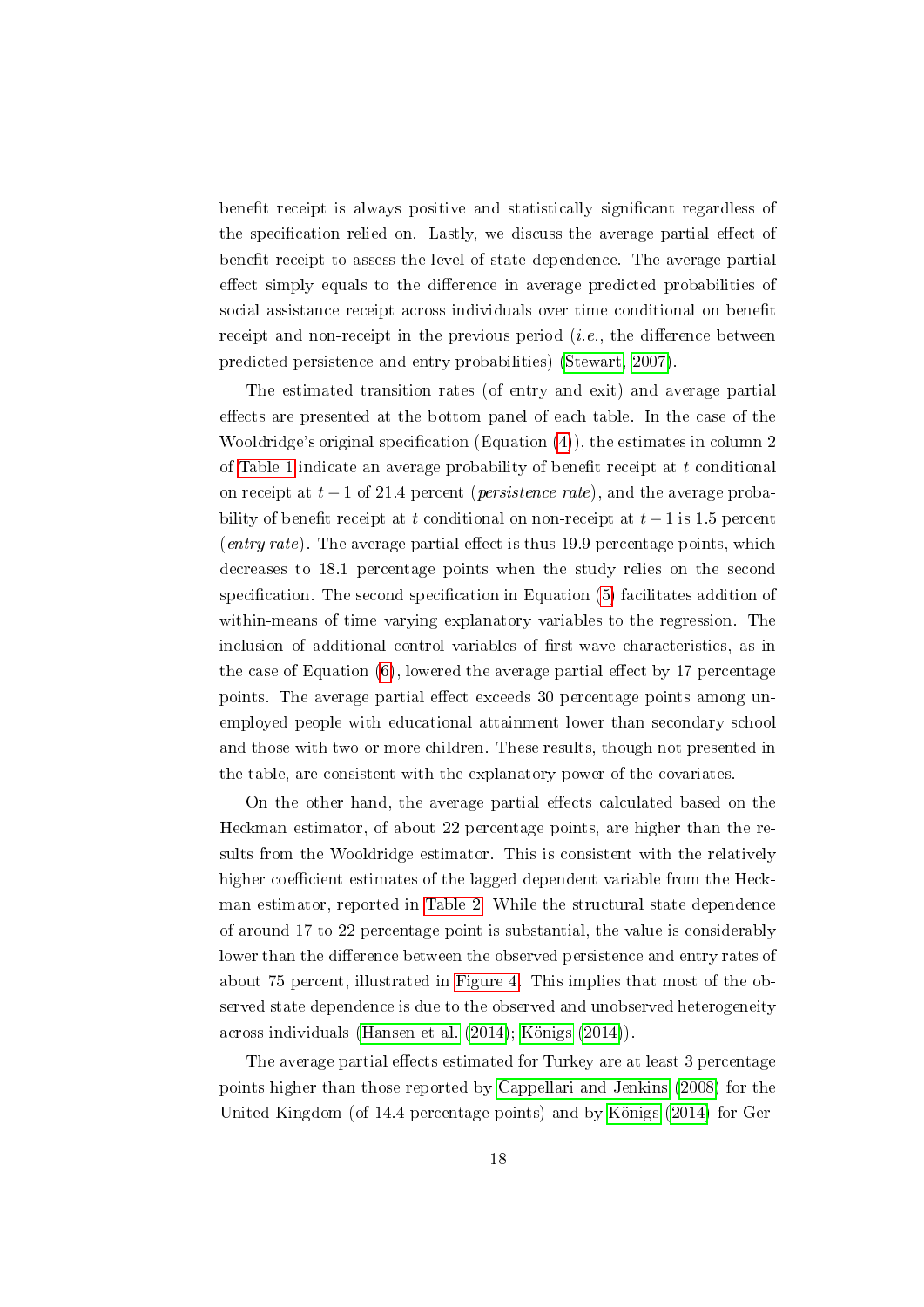many (of 14.1 percentage points). While the estimated persistence rate is comparable to these countries, the entry rate is around 4 percentage points lower in Turkey. These results suggest that state dependence in social assistance might also be a relevant phenomenon for developing countries. Contrary to the developed countries, the generosity of the welfare system cannot be considered as a responsible for the high level of state dependence in Turkey. The situation in Turkey rather addresses the poorly-designed social assistance schemes and dysfunction in monitoring mechanisms (see Appendix [A\)](#page-31-0). The strong evidence of structural state dependence leaves a large room for policy implications in reducing the high persistence rate in benefit receipt. The policies could attempt either to promote exits from benefits, and hence to reduce the persistence rate, or to allow for new entries in the system. The latter is at least as important as reducing the persistence rate for developing countries that suffer from high level of poverty, given the key role of social assistance in poverty alleviation.

## 5 Conclusion

The empirical evidence on the evaluation of dynamics of social assistance benefits has thus far been limited to the developed economies, despite the existence of social transfers in many developing countries. The current study examined this issue in Turkey, over the last decade, within the state dependence framework. This is the first empirical study to explore state dependence in social assistance benefit receipt, in context of a developing country.

Based on annual panel data for the 2006-2012 period, dynamic random effects probit model was employed for controlling unobserved heterogeneity and initial conditions. Given the short length of the chosen panel, three extensions of Wooldridge's estimator proposed by [Rabe-Hesketh and Skron](#page-23-3)[dal](#page-23-3) [\(2013\)](#page-23-3) were introduced in the study. In order to model initial conditions and check for sensitivity, the results from Heckman's two step estimator were compared with the results from Wooldridge's estimator. The methodological contribution of the study highlights the feasibility of a state dependence analysis using a short panel, which is of particular importance for developing countries, where it is difficult to find and employ long-panel datasets. The results are quite consistent across different specifications and suggest strong evidence of state dependence in social assistance benefit receipt. It was found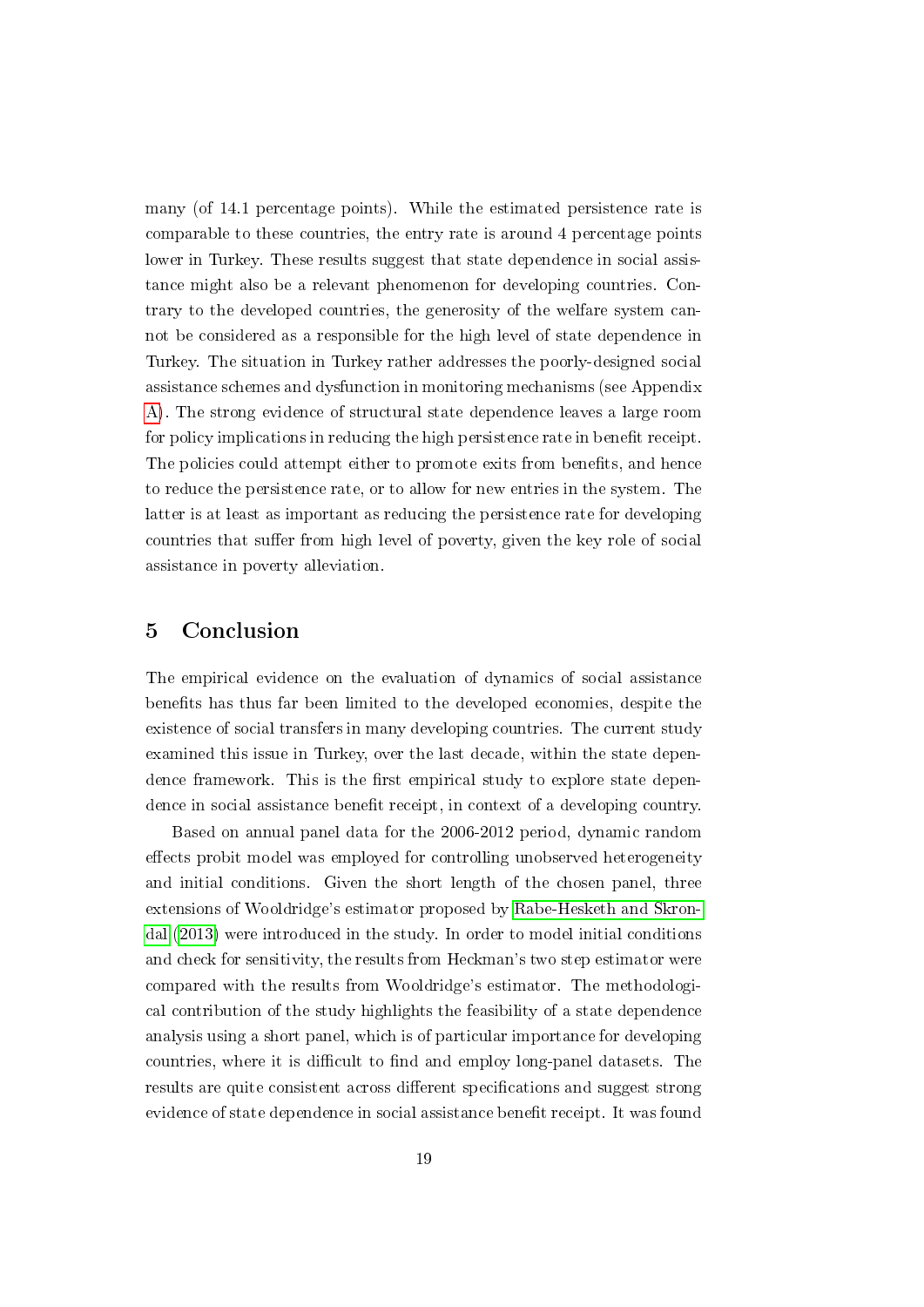that social assistance benefit receipt in previous year increases the probability of being in receipt in current year by 17 to 22 percentage points, after controlling unobserved characteristics and endogenous initial conditions.

Although Turkey is far from having a generous welfare benefit system. the level of state dependence is higher than that reported for Germany, the United Kingdom and Canada. This evidence suggests that state dependence in social assistance might also be a relevant phenomenon for developing countries. These findings give rise to several interesting questions: Do the social assistance schemes in Turkey suffer from inefficiencies that lead to a relatively high structural state dependence? If yes, what kind of improvements in the welfare system are required to overcome this problem? Lack of a well-defined poverty-scoring formula and a nationwide standard eligibility criteria leave a large room for discretionary implementations and political preferences, particularly in allocating the benets by local authorities. Unfortunately, due to the data limitation it was unlikely to assess the impact of political preferences on benefit receipt. However, one can suggest that more transparent and clear eligibility criteria along with better enforcement and monitoring mechanisms might reduce the current level of state dependence, thereby bringing about a more efficient welfare system. On the other hand, activation programs and work incentives are highly debated policy reforms in developed countries. In view of this context, such policies could facilitate a higher mobility allowing for new entries in the system, and hence prove to be a relevant policy implication.

## References

- <span id="page-21-4"></span>Adaman, F., A. Carkoglu, R. Erzan, A. Filiztekin, B. Ozkaynak, S. Sayan, and S. Ulgen. The social dimension in selected candidate countries in the Balkans: Country report on Turkey. 2007.
- <span id="page-21-3"></span>Ahmed, A., M. Adato, A. Kudat, D. Gilligan, and R. Colasan. Impact evaluation of the conditional cash transfer program in Turkey: Final report. International Food Policy Research Institute, Washington, DC, 2007.
- <span id="page-21-1"></span>Akay, A. Finite-sample comparison of alternative methods for estimating dynamic panel data models. Journal of Applied Econometrics,  $27(7)$ :1189-1204, 2012.
- <span id="page-21-0"></span>Andren, T. and D. Andren. Never give up? The persistence of welfare participation in Sweden. IZA Journal of European Labor Studies, 2(1), 2013.
- <span id="page-21-2"></span>Arulampalam, W. and M. B. Stewart. Simplied implementation of the Heckman estima-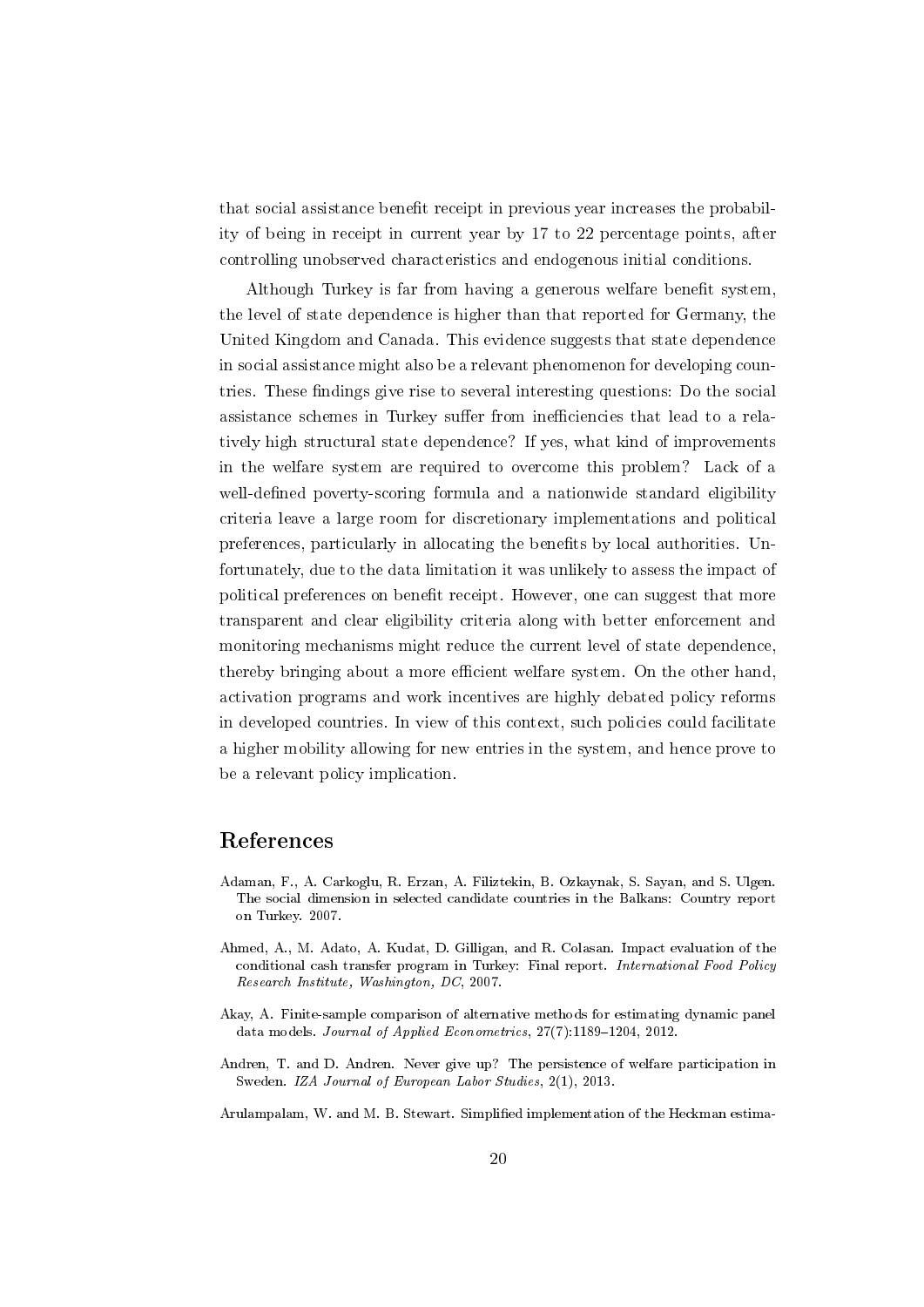tor of the dynamic probit model and a comparison with alternative estimators. Oxford bulletin of economics and statistics,  $71(5):659-681$ , 2009.

- <span id="page-22-8"></span>Aytaç, S. E. Distributive politics in a multiparty system the conditional cash transfer program in Turkey. Comparative Political Studies, 47(9):1211-1237, 2014.
- <span id="page-22-3"></span>Baird, S., C. McIntosh, and B. Özler. Cash or condition? Evidence from a cash transfer experiment. The Quarterly Journal of Economics, pages 1-32, 2011.
- <span id="page-22-12"></span>Biewen, M. Measuring state dependence in individual poverty histories when there is feedback to employment status and household composition. Journal of Applied Econo $metrics, 24(7):1095-1116, 2009.$
- <span id="page-22-7"></span>Bu§ra, A. Capitalism, poverty and social policy in Turkey (in Türkish). Iletisim Press, 2009.
- <span id="page-22-10"></span>Cappellari, L. and S. P. Jenkins. The dynamics of social assistance receipt: Measurement and modelling issues, with an application to Britain. 2008.
- <span id="page-22-0"></span>Cappellari, L. and S. P. Jenkins. The dynamics of social assistance benet receipt in Britain. Research in Labor Economics, 39:39-77, 2014.
- <span id="page-22-13"></span>Chay, K. Y. and D. Hyslop. Identification and estimation of dynamic binary response panel data models: Empirical evidence using alternative approaches. Research in Labor Economics:" Safety Nets and Benefit Dependence, 39:1-39, 2014.
- <span id="page-22-4"></span>Duflo, E. Grandmothers and granddaughters: Old-age pensions and intrahousehold allocation in South Africa. The World Bank Economic Review,  $17(1):1-25$ , 2003.
- <span id="page-22-5"></span>Edmonds, E. and N. Schady. Poverty alleviation and child labor. American Economic Journal: Economic Policy,  $4(4):100-124$ , 2012.
- <span id="page-22-1"></span>Hansen, J., M. Lofstrom, X. Liu, and X. Zhang. State dependence in social assistance receipt in Canada. Research in Labor Economics:" Safety Nets and Benefit Dependence,  $39:81-105, 2014.$
- <span id="page-22-11"></span>Heckman, J. J. The incidental parameters problem and the problem of initial conditions in estimating a discrete time-discrete data stochastic process. 1981.
- <span id="page-22-9"></span>Karagöl, E. T., J. Yildirim, A. Murat, A. Eralp, F. Güneş, and M. Sungur. The determining factors of social assistance benefit recipirients in Turkey (in Türkish). Iktisadi ve İdari Bilimler Fakültesi Dergisi,  $15(1):1-22$ , 2013.
- <span id="page-22-2"></span>Königs, S. The dynamics of social assistance benefit receipt in Germany - State dependence before and after the Hartz reforms. 2014.
- <span id="page-22-15"></span>Law. Law of encouraging social assistance and solidarity (in Türkish). Official Gazette numbered 19134, dated 14/6/1986, 3294.
- <span id="page-22-6"></span>Manacorda, M., E. Miguel, and A. Vigorito. Government transfers and political support. Technical report, National Bureau of Economic Research, 2009.
- <span id="page-22-14"></span>Metin, O. The AKP period from the social policy perspective: Developments in the field of social assistance (in Türkish). *Çalışma ve Toplum*, 1:179-200, 2011.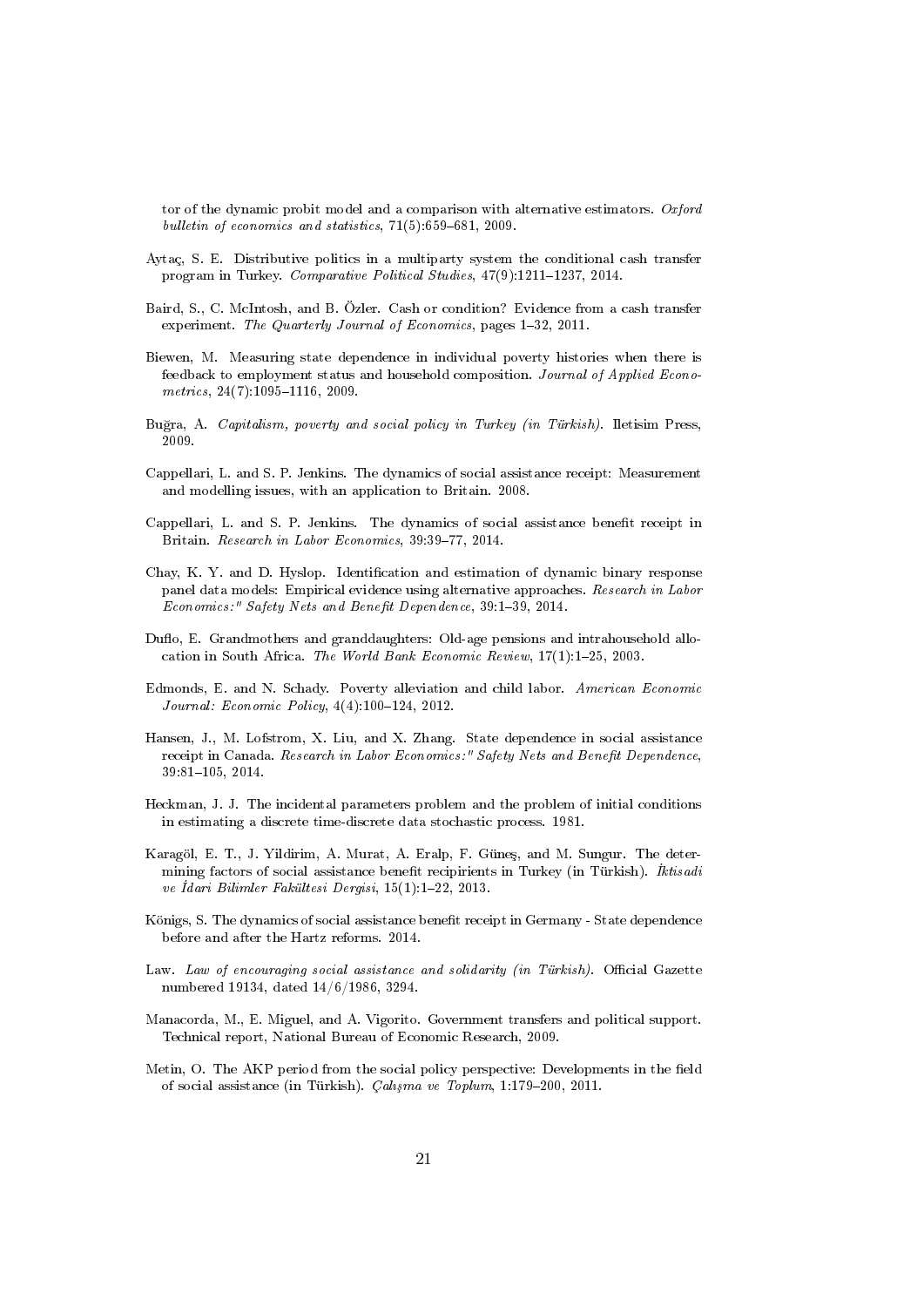- <span id="page-23-3"></span>Rabe-Hesketh, S. and A. Skrondal. Avoiding biased versions of Wooldridge's simple solution to the initial conditions problem. Economics Letters,  $120(2):346-349$ ,  $2013$ .
- <span id="page-23-1"></span>Scholz, J. K., R. Moffitt, and B. Cowan. Trends in income support. Changing poverty,  $changing~policies,~pages~203-41,~2009.$
- <span id="page-23-0"></span>Şeker, S. D. The effects of social transfers on poverty in Turkey (in Türkish). Devlet Planlama Teşkilatı, 2008.
- <span id="page-23-4"></span>Stewart, M. B. The interrelated dynamics of unemployment and low-wage employment. Journal of applied econometrics,  $22(3):511-531$ ,  $2007$ .
- <span id="page-23-2"></span>Wooldridge, J. M. Simple solutions to the initial conditions problem in dynamic, nonlinear panel data models with unobserved heterogeneity. Journal of applied econometrics, 20  $(1):39-54, 2005.$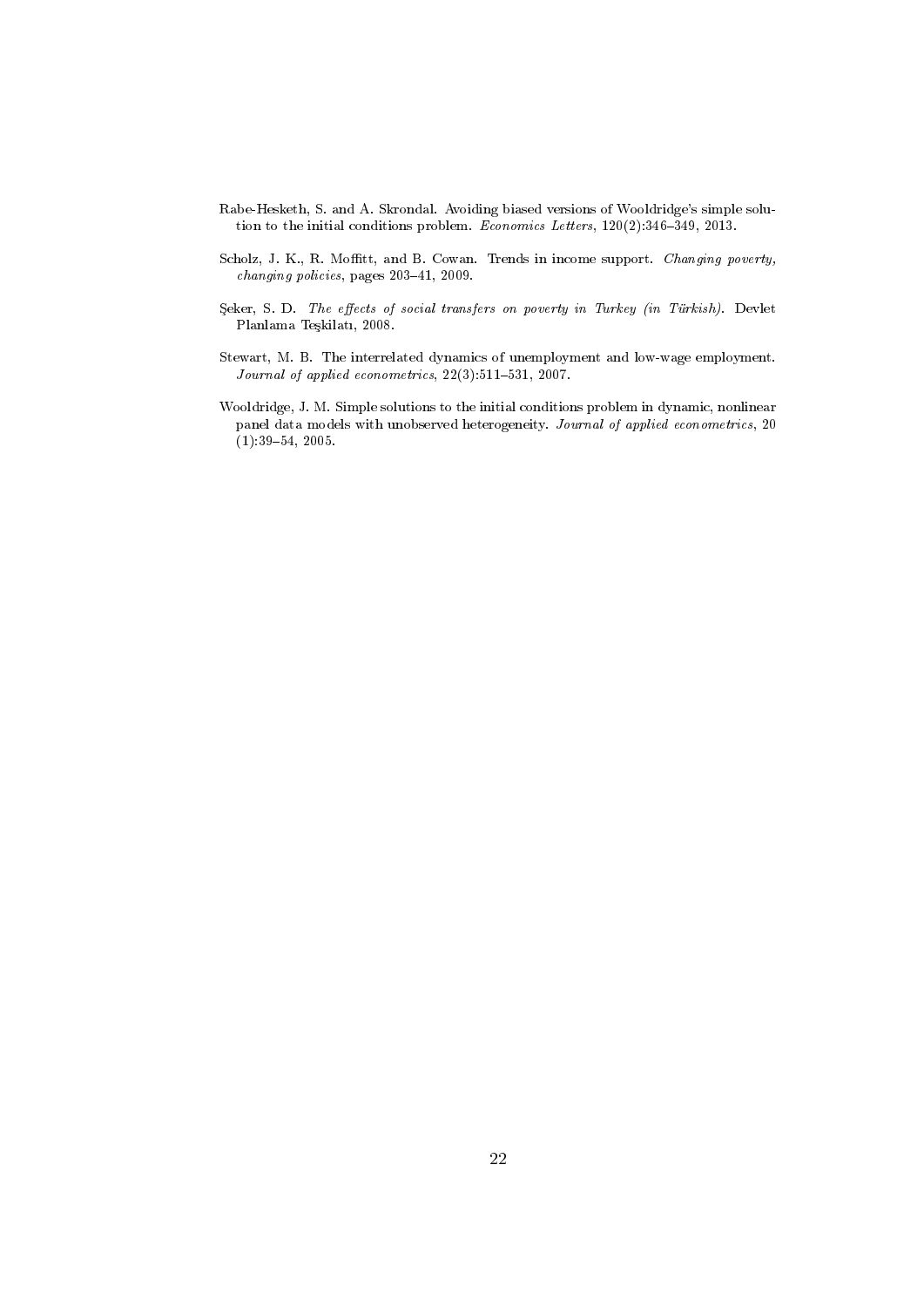

<span id="page-24-0"></span>

Figure 1: Rate of benefit receipt of all individuals

Note: Benefit receipt rate refers to the share of working age individuals from a benefit receiving household. It is calculated using individual sampling weights based on micro data from SILC.

<span id="page-24-1"></span>

Figure 2: Rates of benefit receipt by household type

Note: Benefit receipt rate refers to the share of benefit receiving households of the given type. It is calculated using household sampling weights based on micro data from SILC.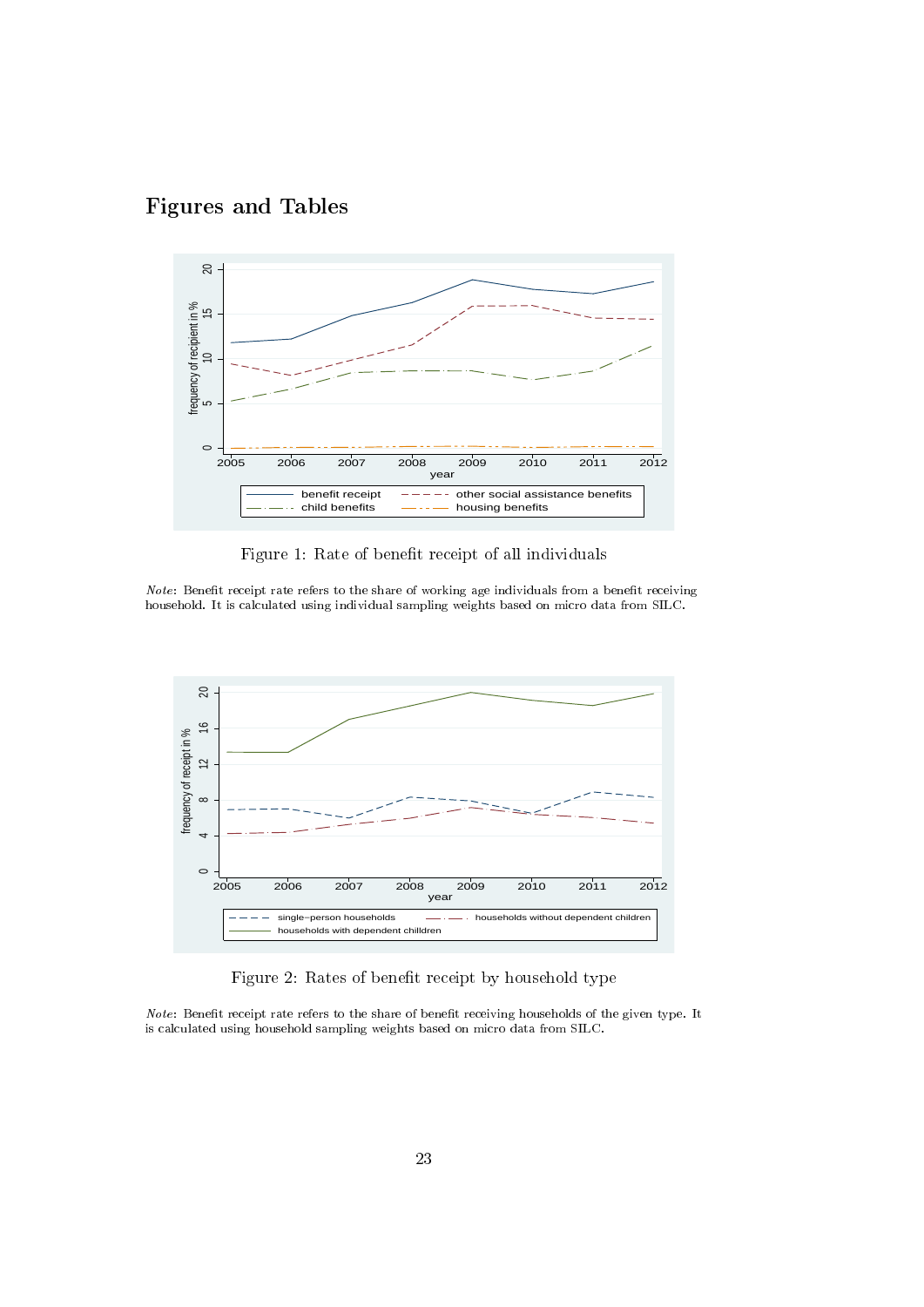<span id="page-25-1"></span>

Figure 3: Rates of benefit receipt by gender

 $Note:$  Benefit receipt rate refers to the share of working age females (males) who are a member of a benefit receiving household. It is calculated using individual sampling weights based on micro data from SILC.

<span id="page-25-0"></span>

Figure 4: Benefit transition rates of all individuals

Note: Entry rate is defined as the number of recipients at time  $t$  among those who were not in receipt at time  $t-1$  divided by the total number of individuals not in receipt at  $t-1$ . Exit rate is the number of non-recipients at  $t$  among those who were in receipt at time  $t$ -1 divided by the total number of individuals in receipt at  $t-1$ . Persistence rate is equal to one minus the exit rate. All rates are expressed as a percentage and are calculated using individual sampling weights based on micro data from SILC.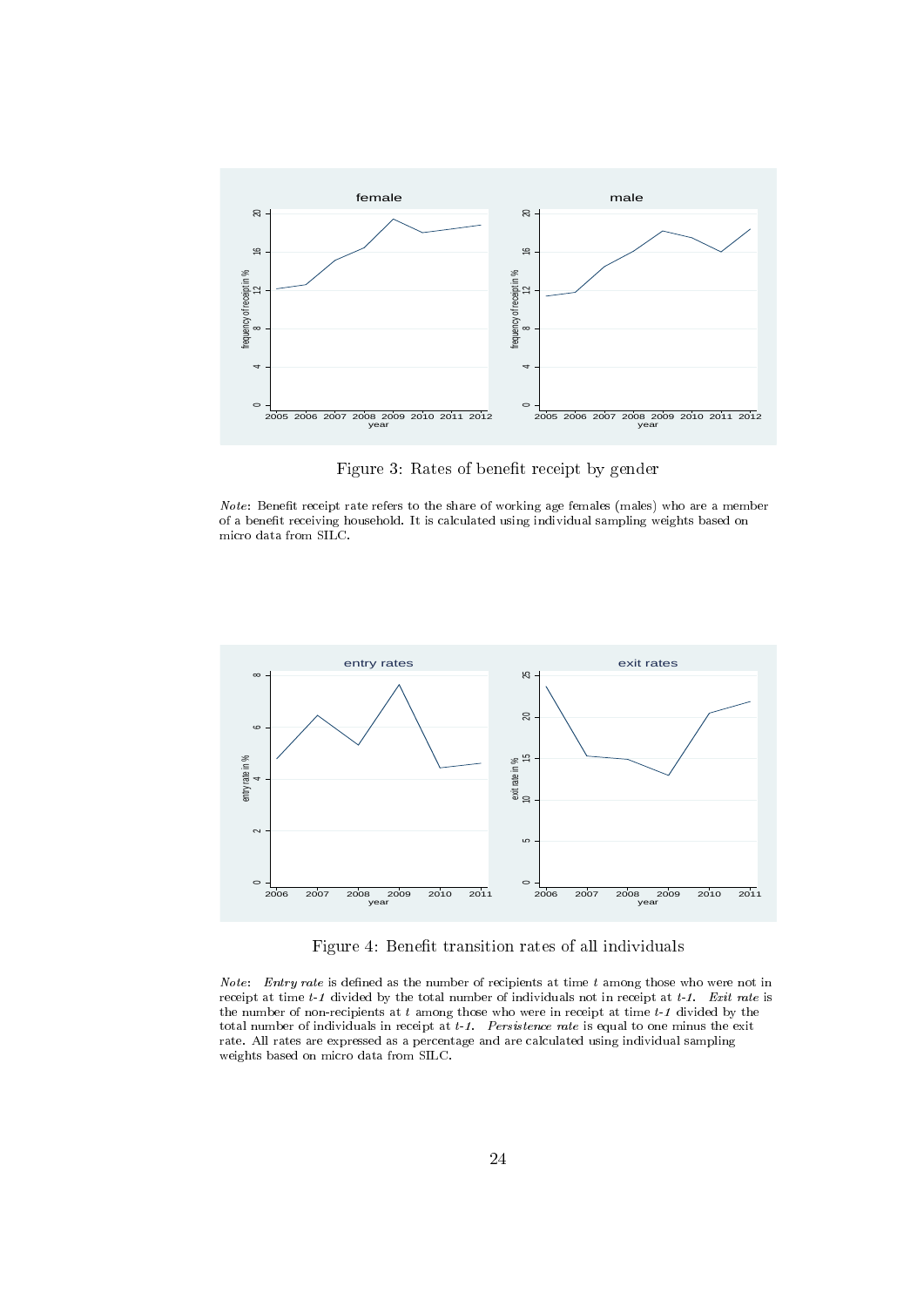<span id="page-26-0"></span>

Figure 5: Benefit transition rates by household type

*Note:* Entry rate is defined as the number of recipient households at time  $t$  among those who were not in receipt at time  $t-1$  divided by the total number of households not in receipt at  $t-1$ . Exit rate is the number of non-recipient households at  $t$  among those who were in receipt at time  $t-1$  divided by the total number of households in receipt at  $t-1$ . Persistence rate is equal to one minus the exit rate. All rates are expressed as a percentage and are calculated using household sampling weights based on micro data from SILC.

<span id="page-26-1"></span>

Figure 6: Benefit transition rates by gender

Note: Entry rate is defined as the number of females (males) in benefit receipt at time  $t$  among those who were not in receipt at time t-1 divided by the total number of individuals not in receipt at  $t-1$ . Exit rate is the number of non-recipient females (males) at time t among those who were in receipt at time  $t \text{-} 1$  divided by the total number of individuals in receipt at  $t \text{-} 1$ . Persistence rate is equal to one minus the exit rate. All rates expressed as a percentage and are calculated using individual sampling weights based on micro data from SILC.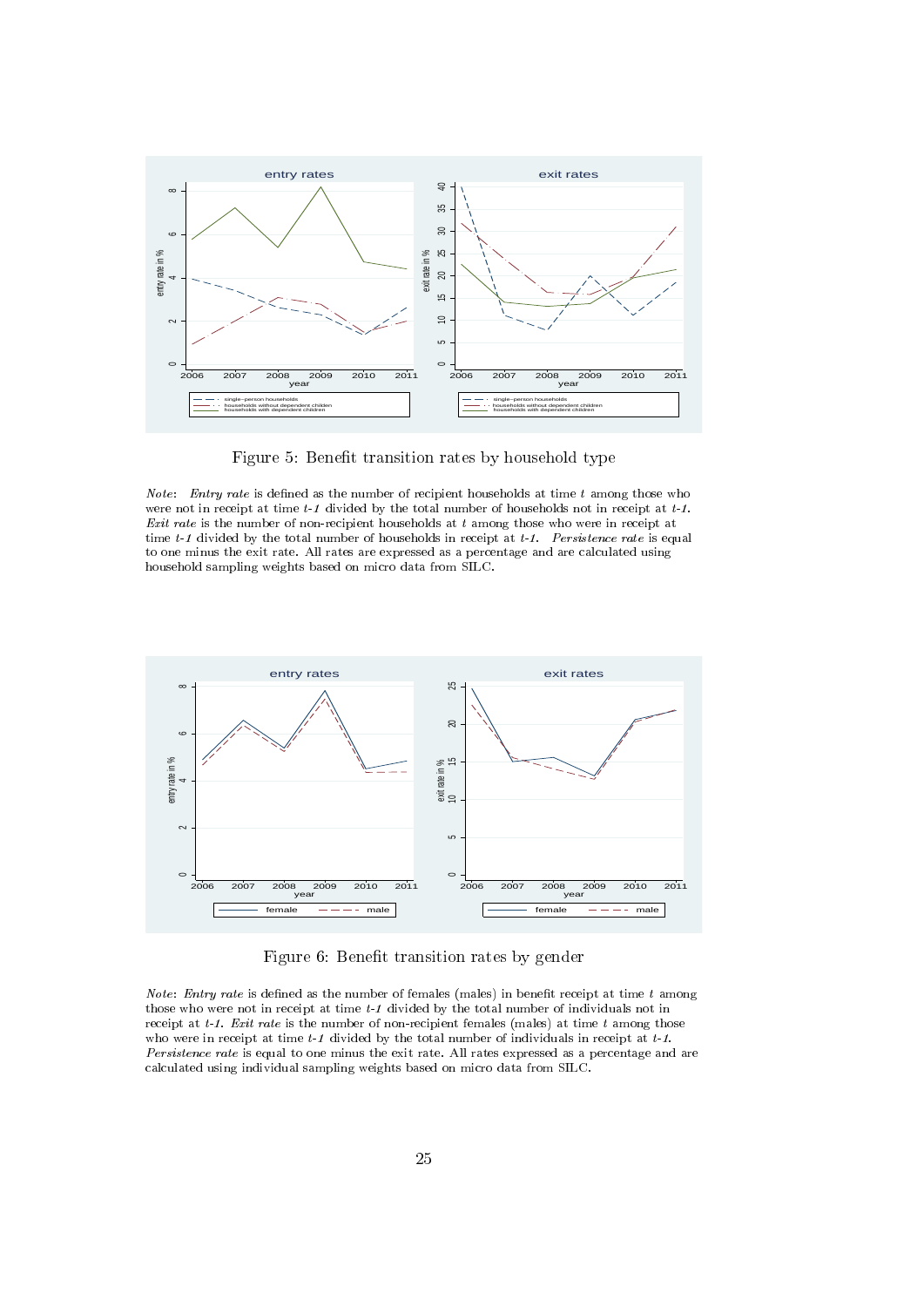| Table 1: Dynamic Random Effects Probit Model: |  |  |                        |  |  |  |  |
|-----------------------------------------------|--|--|------------------------|--|--|--|--|
| Wooldridge's Estimator                        |  |  |                        |  |  |  |  |
|                                               |  |  | $\sqrt{1-\frac{1}{2}}$ |  |  |  |  |

<span id="page-27-0"></span>

|                              | (1)         | (2)         | (3)         | (4)        |
|------------------------------|-------------|-------------|-------------|------------|
| Benefit receipt at $t-1$     | $2.301***$  | $1.375***$  | $1.336***$  | $1.310***$ |
|                              | (0.047)     | (0.112)     | (0.113)     | (0.114)    |
| Benefit receipt at $t=1$     |             | $1.727***$  | 1.756***    | $1.812***$ |
|                              |             | (0.221)     | (0.221)     | (0.225)    |
| Personal characteristics     |             |             |             |            |
| Age                          | $-0.036*$   | $-0.060*$   | $-0.062*$   | 0.168      |
|                              | (0.020)     | (0.034)     | (0.034)     | (0.162)    |
| Age square                   | 0.000       | 0.001       | 0.001       | $-0.002$   |
|                              | (0.000)     | (0.000)     | (0.000)     | (0.002)    |
| Female                       | 0.00766     | $-0.0555$   | $-0.0872$   | $-0.106$   |
|                              | (0.239)     | (0.383)     | (0.390)     | (0.516)    |
| Years of schooling           | $-0.056***$ | $-0.089***$ | $-0.089***$ | $-0.047$   |
|                              | (0.007)     | (0.013)     | (0.013)     | (0.060)    |
| Spouse's education           | $-0.046***$ | $-0.072***$ | $-0.067***$ | $-0.066$   |
|                              | (0.007)     | (0.012)     | (0.013)     | (0.051)    |
| No. children                 | 0.064       | $0.305***$  | 0.106       | 0.070      |
|                              | (0.083)     | (0.0448)    | (0.101)     | (0.104)    |
| Household size               | 0.056       | $-0.032$    | 0.067       | 0.090      |
|                              | (0.070)     | (0.031)     | (0.086)     | (0.088)    |
| Poor health                  | 0.095       | $0.230***$  | 0.131       | 0.142      |
|                              | (0.070)     | (0.067)     | (0.086)     | (0.087)    |
| Unemployed                   | $-0.129$    | 0.187       | $-0.126$    | $-0.103$   |
|                              | (0.121)     | (0.118)     | (0.146)     | (0.148)    |
| Time averages                |             |             |             |            |
| Avg: no. children            | $0.150*$    |             | $0.247**$   | 0.269      |
|                              | (0.0865)    |             | (0.111)     | (0.174)    |
| Avg: household size          | $-0.097$    |             | $-0.125$    | $-0.189$   |
|                              | (0.073)     |             | (0.093)     | (0.142)    |
| Avg: poor health             | $0.192**$   |             | $0.267*$    | $0.341*$   |
|                              | (0.097)     |             | (0.144)     | (0.187)    |
| Avg: unemployed              | $0.600***$  |             | $0.927***$  | $1.029***$ |
|                              | (0.171)     |             | (0.260)     | (0.334)    |
| $First-wave$ characteristics |             |             |             |            |
| Fst: age                     |             |             |             | $-0.238$   |
|                              |             |             |             | (0.163)    |
| Fst: age square              |             |             |             | 0.002      |
|                              |             |             |             | (0.00181)  |
| Fst: years of schooling      |             |             |             | $-0.043$   |
|                              |             |             |             | (0.0603)   |

(in a Balanced Sample)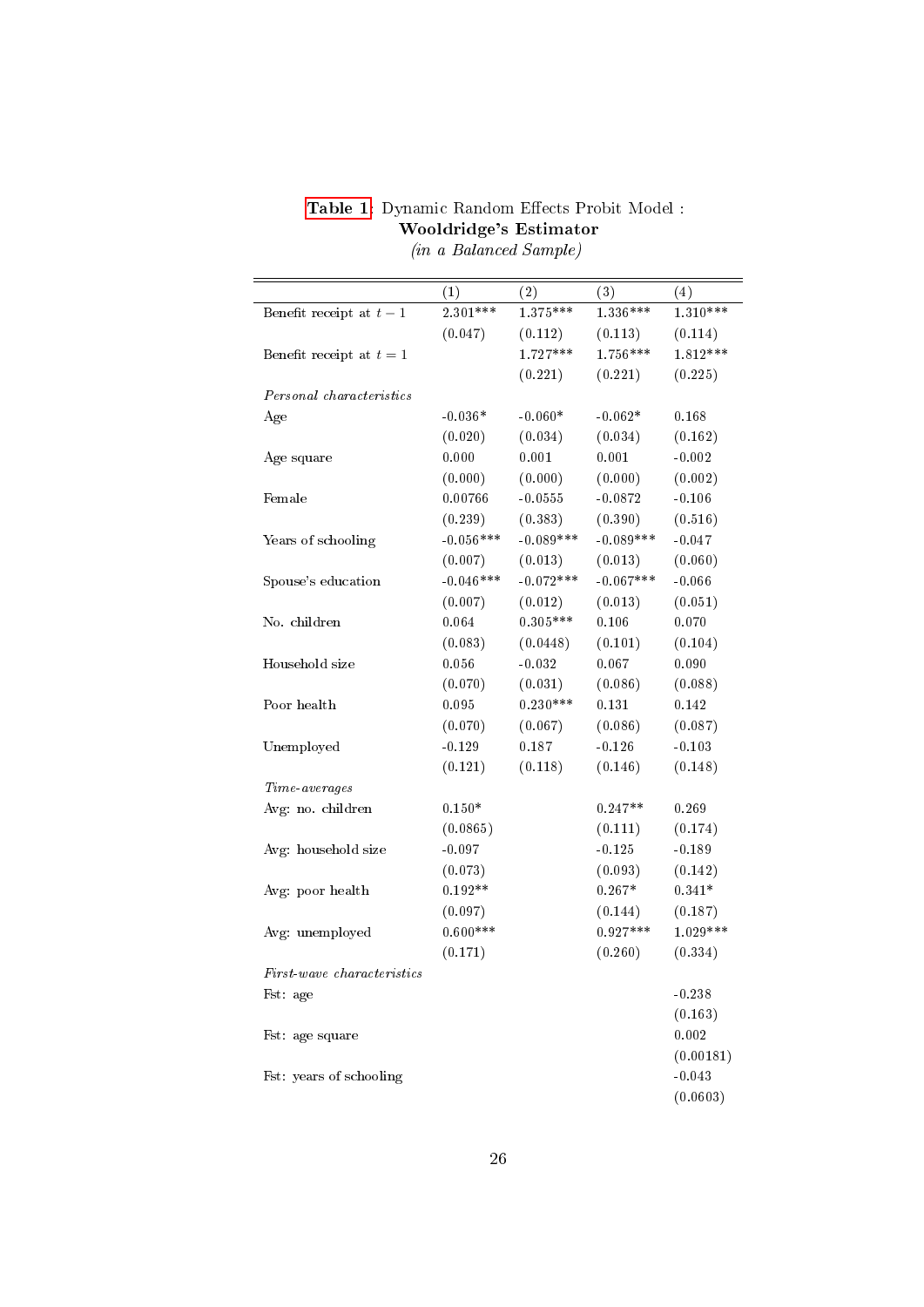| Fst: spouse's education |             |             |             | $-0.002$    |
|-------------------------|-------------|-------------|-------------|-------------|
|                         |             |             |             | (0.0517)    |
| Fst: no. children       |             |             |             | 0.031       |
|                         |             |             |             | (0.139)     |
| Fst: household size     |             |             |             | 0.032       |
|                         |             |             |             | (0.114)     |
| Fst: poor health        |             |             |             | $-0.066$    |
|                         |             |             |             | (0.119)     |
| Fst: unemployed         |             |             |             | $-0.132$    |
|                         |             |             |             | (0.205)     |
| Survey year             |             |             |             |             |
| 2008                    | $0.287***$  | $0.418***$  | $0.414***$  | $0.364***$  |
|                         | (0.073)     | (0.090)     | (0.092)     | (0.082)     |
| 2009                    | $0.186**$   | $0.419***$  | $0.409***$  | $0.328***$  |
|                         | (0.077)     | (0.095)     | (0.099)     | (0.108)     |
| 2010                    | $0.346***$  | $0.488***$  | $0.501***$  | $0.501***$  |
|                         | (0.073)     | (0.103)     | (0.105)     | (0.106)     |
| 2011                    | 0.077       | $0.256**$   | $0.251**$   | $0.210**$   |
|                         | (0.077)     | (0.107)     | (0.110)     | (0.087)     |
| 2012                    | $-0.031$    | 0.109       | 0.077       |             |
|                         | (0.081)     | (0.109)     | (0.114)     |             |
| Constant                | $-0.554$    | $-0.494$    | $-0.570$    | $-0.509$    |
|                         | (0.432)     | (0.705)     | (0.722)     | (0.772)     |
| $\sigma_{\alpha}$       | 0.001       | $0.999***$  | $1.034***$  | $1.055***$  |
|                         | (0.011)     | (0.108)     | (0.109)     | (0.110)     |
| $\rho$                  | 0.000       | $0.499***$  | $0.516***$  | $0.527***$  |
|                         | (0.000)     | (0.054)     | (0.053)     | (0.052)     |
| Log likelihood          | $-2128.861$ | $-2088.697$ | $-2077.703$ | $-2056.757$ |
| No. observations        | 10,239      | 10,239      | 10,239      | 10,156      |
| No. individuals         | 3,450       | 3,450       | 3,450       | 3,400       |
| Persistence rate        | 70.3%       | 21.4%       | $19.6\%$    | 18.4%       |
| Entry rate              | 3.9%        | 1.5%        | 1.5%        | $1.4\%$     |
| Average partial effect  | 66.4        | $19.9\,$    | 18.1        | 17.0        |

Robust standard errors in parentheses. \*\*\*  $p<0.01$ , \*\*  $p<0.05$ , \*  $p<0.1$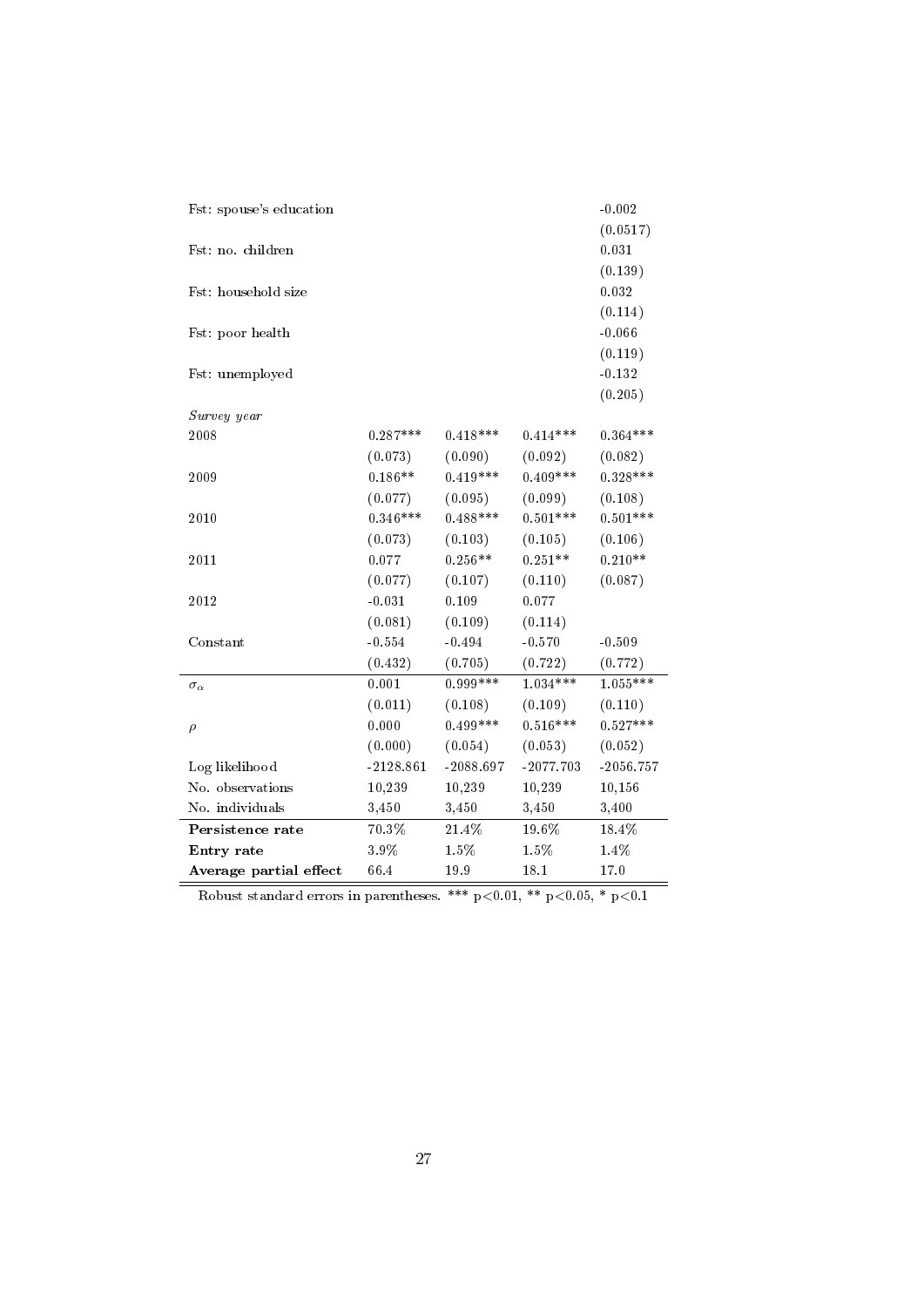|                            | (1)         | (2)           | (3)         | (4)           |
|----------------------------|-------------|---------------|-------------|---------------|
|                            |             | initial cond. |             | initial cond. |
| Benefit receipt at $t-1$   | $1.451***$  |               | $1.472***$  |               |
|                            | (0.0979)    |               | (0.100)     |               |
| Personal characteristics   |             |               |             |               |
| Age                        | $-0.039$    |               | $-0.039$    |               |
|                            | (0.034)     |               | (0.033)     |               |
| Age square                 | 0.000       |               | 0.000       |               |
|                            | (0.000)     |               | (0.000)     |               |
| Female                     | 0.091       |               | 0.083       |               |
|                            | (0.484)     |               | (0.486)     |               |
| Years of schooling         | $-0.116***$ |               | $-0.115***$ |               |
|                            | (0.014)     |               | (0.014)     |               |
| Spouse's education         | $-0.086***$ |               | $-0.084***$ |               |
|                            | (0.013)     |               | (0.013)     |               |
| No. children               | 0.142       |               | 0.141       |               |
|                            | (0.095)     |               | (0.095)     |               |
| Household size             | 0.029       |               | 0.028       |               |
|                            | (0.080)     |               | (0.079)     |               |
| Poor health                | 0.119       |               | 0.119       |               |
|                            | (0.083)     |               | (0.083)     |               |
| Unemployed                 | $-0.084$    |               | $-0.084$    |               |
|                            | (0.141)     |               | (0.141)     |               |
| Time-averages              |             |               |             |               |
| Avg: no. children          | $0.328***$  |               | $0.320***$  |               |
|                            | (0.108)     |               | (0.108)     |               |
| Avg: household size        | $-0.127$    |               | $-0.124$    |               |
|                            | (0.087)     |               | (0.086)     |               |
| Avg: poor health           | $0.455***$  |               | $0.459***$  |               |
|                            | (0.140)     |               | (0.139)     |               |
| Avg: unemployed            | $1.070***$  |               | $1.066***$  |               |
|                            | (0.254)     |               | (0.254)     |               |
| First-wave characteristics |             |               |             |               |
| Fst: age                   |             | 0.007         |             | 0.003         |
|                            |             | (0.045)       |             | (0.046)       |
| Fst: age square            |             | $-0.000$      |             | $-0.000$      |
|                            |             | (0.001)       |             | (0.001)       |
| Fst: female                |             | 0.245         |             | 0.168         |
|                            |             | (0.611)       |             | (0.613)       |
| Fst: years of schooling    |             | $-0.129***$   |             | $-0.127***$   |
|                            |             | (0.016)       |             | (0.016)       |

<span id="page-29-0"></span>[Table 2:](#page-29-0) Dynamic Random Effects Probit Model: Heckman's Estimator (in Balanced Sample)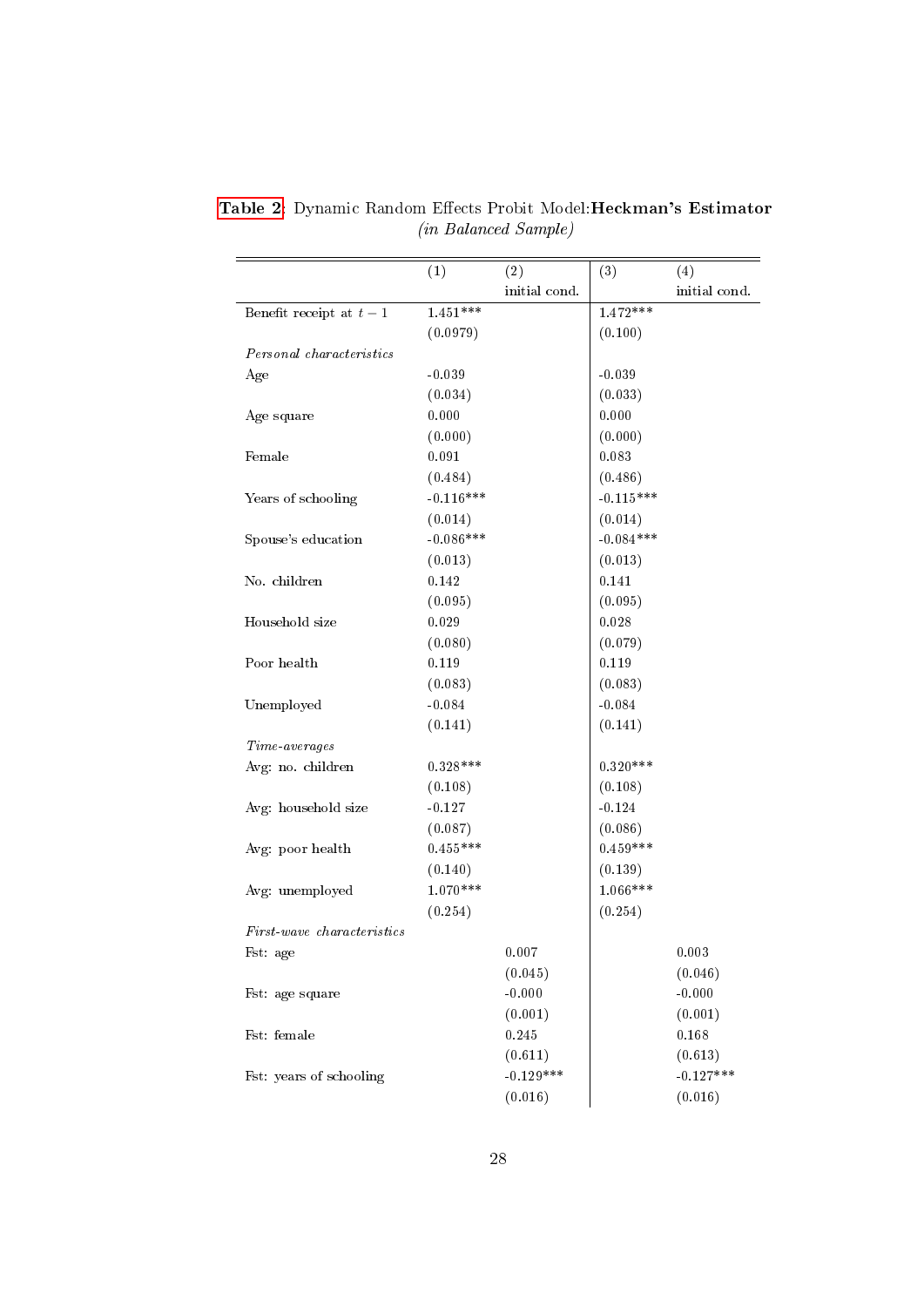| Fst: spouse's education    |             | $-0.085***$ |             | $-0.086***$ |
|----------------------------|-------------|-------------|-------------|-------------|
|                            |             | (0.016)     |             | (0.016)     |
| Fst: no. children          |             | $0.438***$  |             | $0.438***$  |
|                            |             | (0.061)     |             | (0.061)     |
| Fst: household size        |             | $-0.104**$  |             | $-0.106**$  |
|                            |             | (0.045)     |             | (0.046)     |
| Fst: poor health           |             | $0.481***$  |             | $0.452***$  |
|                            |             | (0.098)     |             | (0.099)     |
| Fst: unemployed            |             | $0.749***$  |             | 0.486       |
|                            |             | (0.164)     |             | (0.390)     |
| Pre-sample characteristics |             |             |             |             |
| Pre: unemployed            |             |             |             | 0.233       |
|                            |             |             |             | (0.417)     |
| Pre: poverty1              |             |             |             | 0.002       |
|                            |             |             |             | (0.127)     |
| Pre: poverty2              |             |             |             | $0.156*$    |
|                            |             |             |             | (0.093)     |
| Pre: poverty3              |             |             |             | $0.326***$  |
|                            |             |             |             | (0.097)     |
| Constant                   | $-0.279$    | $-0.762$    | $-0.294$    | $-0.845$    |
|                            | (0.722)     | (0.935)     | (0.713)     | (0.942)     |
| Year dummies               | Yes         | Yes         | Yes         | Yes         |
| $\theta$                   | 0.047       |             | 0.068       |             |
|                            | (0.129)     |             | (0.134)     |             |
| $\rho$                     | 0.215       |             | 0.168       |             |
|                            | (0.220)     |             | (0.231)     |             |
| Log likelihood             | $-3185.863$ |             | $-3174.740$ |             |
| No. observations           | 10,239      | 10,239      | 10,239      | 10,239      |
| Persistence rate           | 22.3%       |             | 23.4%       |             |
| Entry rate                 | $1.3\%$     |             | $1.4\%$     |             |
| Average partial effect     | $21.0\,$    |             | 22.0        |             |

Robust standard errors in parentheses. \*\*\*  $p<0.01$ , \*\*  $p<0.05$ , \*  $p<0.1$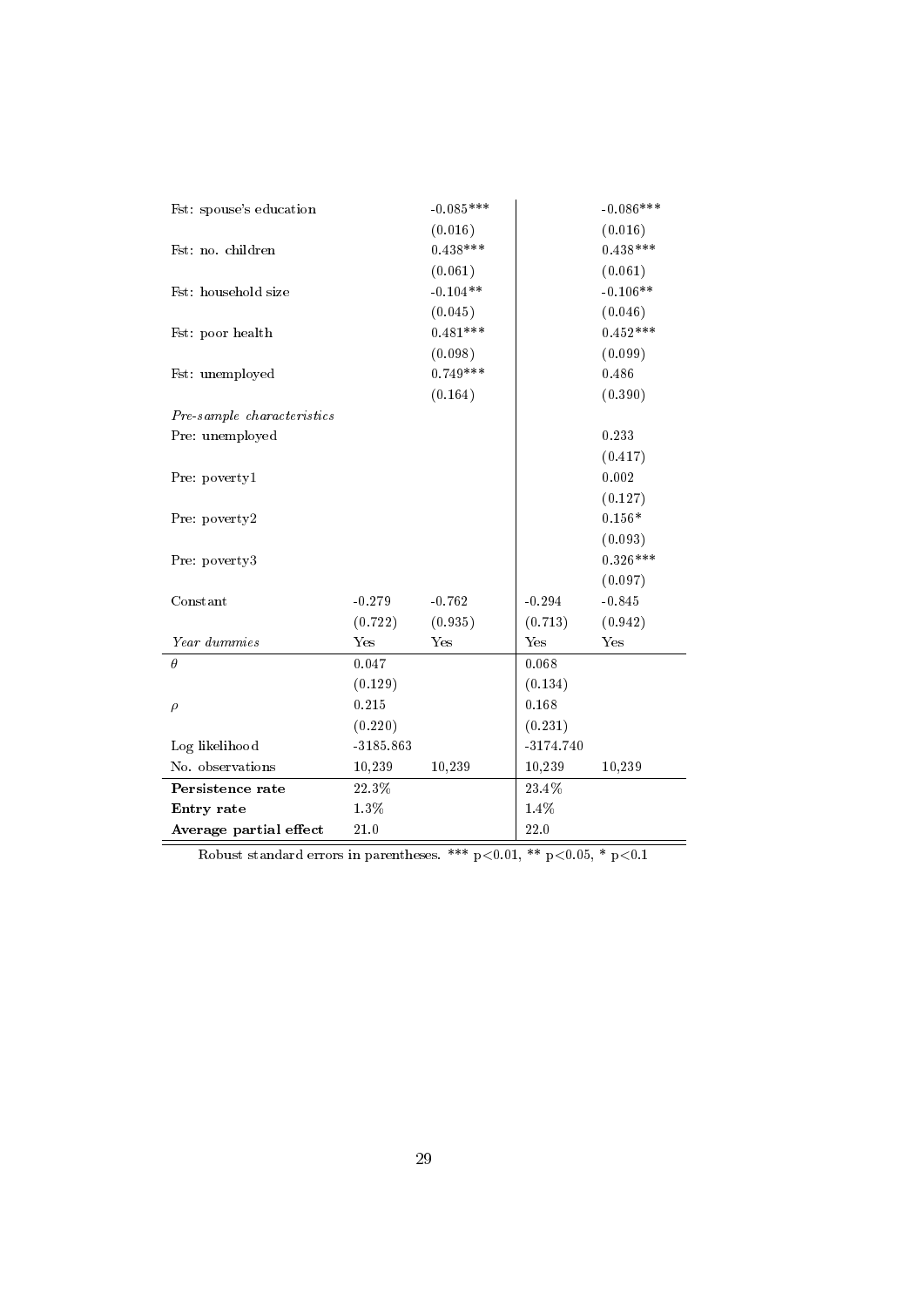## <span id="page-31-0"></span>Appendix A Institutional Background

Social assistance schemes in Turkey are mainly coordinated by the central government, local authorities appointed by the central government, or municipalities. The key governmental institution responsible for this coordination is the Social Assistance and Solidarity Fund (SASF). Although SASF has been legally existent for nearly thirty years to assist people in absolute poverty, Turkey in fact lacks in a well-targeted and well-designed social safety net [\(Ahmed et al., 2007\)](#page-21-3). On the other hand, the country has recently experienced noticeable changes in the field of social assistance. An increase in the number of beneciaries and in the share of government budgets allocated to social assistance schemes, indicated in Section 1, were associated with substantial institutional changes.

As an outcome of a new regulation introduced in 2004, the institutional structure of the Fund (previously structured as a General Secretariat) has been strengthened by reorganizing it as a General Directorate of the Prime Ministry. The General Directorate was affiliated to the newly established Ministry of Family and Social Policies in 2011. The SASF was established to work in conjunction with regional associations that are located in each sub-province. There are currently 973 local associations that receive a regular monthly budget from the SASF (Aytac, 2014; [Metin, 2011\)](#page-22-14). The selection of beneficiaries is under the responsibility of these associations. The benefits are allocated on the basis of `neediness', which is determined through a proxy-means test. The details of the proxymeans test (namely, poverty-scoring formula) are not disclosed by the SASF. Individual criteria are applied by every association to determine the neediness of beneficiaries. The executive committees formed under every association of the sub-province execute their decisions independently. The autonomy exercised by centrally appointed bureaucrats of the local executive committees leaves an ample room for discretion, particularly for political preferences, in determining eligibility of the benefits [\(Aytaç, 2014;](#page-22-8) [Adaman et al., 2007\)](#page-21-4).

While these committees do not adhere to the norms in determining the neediness of beneficiaries, the law provides a tacit definition for the term 'needy'. The individuals who are not covered by any social security institution and do not have monthly income, or those with per capita income lower than one third of net minimum wage are considered as needy [\(Law, 3294\)](#page-22-15). This threshold is de jure the eligibility criteria for free health care beneficiaries (namely, green card holders). However, a nationalized and binding povertyscoring formula based on a settled threshold does not exist for other social transfers. While applicants with scores below a certain threshold (determined by local committees) become ocially eligible, applicants with poverty scores above the threshold are not automatically excluded from consideration, and they can still be regarded eligible at the discretion of the executive committee [\(Aytaç, 2014\)](#page-22-8).

The benefits allocated by the SASF through the local Associations might be classified in four categories. First category focuses on the health benets, which is provided by the Fund. It provides health-related equipment for individuals who are not covered by any social security institution, while the medicine and treatment costs are covered by the Green Card programme. The second category is concerned with the education benets in kind, and includes contribution of school clothes and stationery supplies for the poor households with primary and secondary school children. The third category involves family allowances such as food stamps, fuel, support for repair and maintenance of households, and other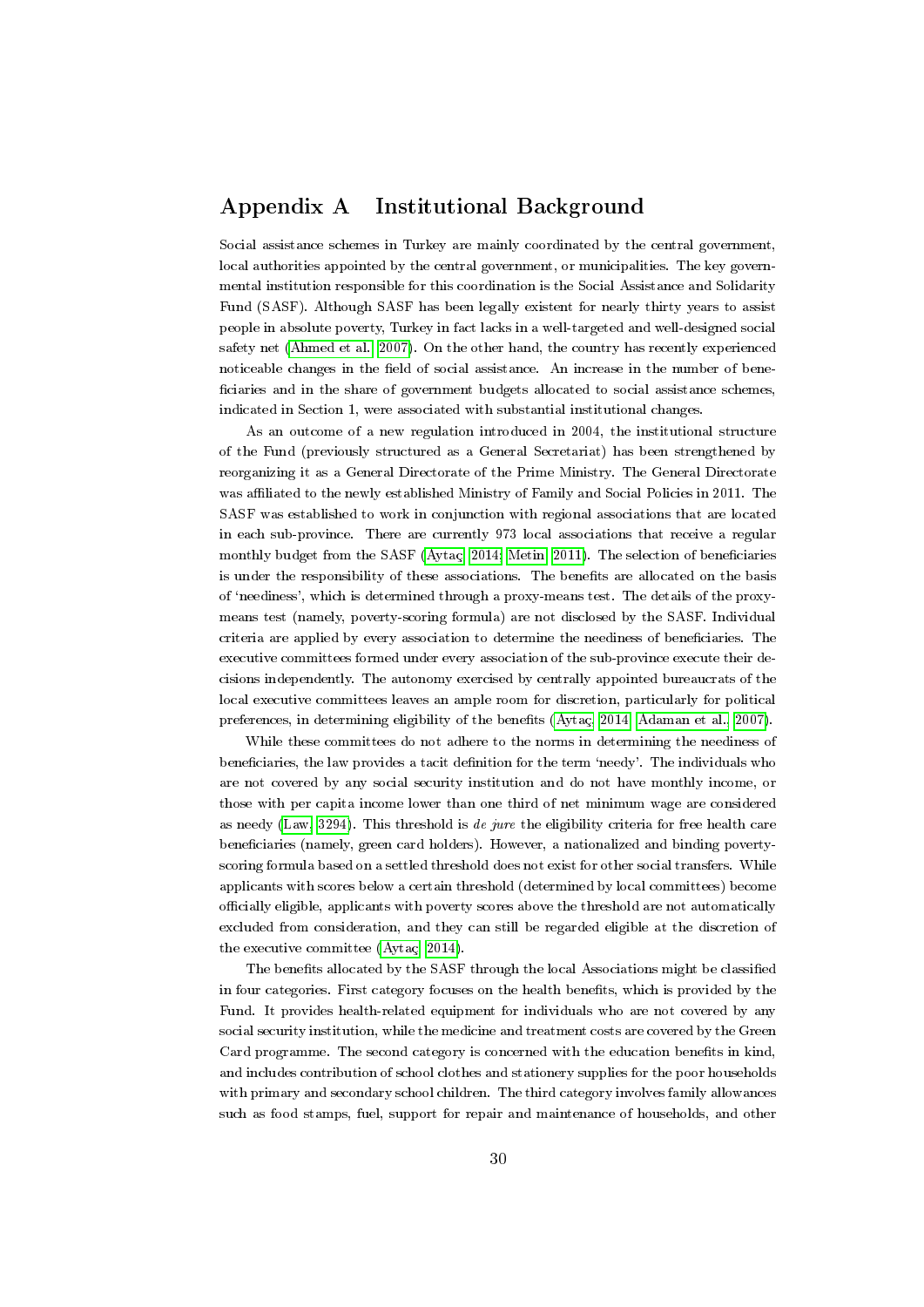housing benefits that are provided in cash. Last category aims at meeting the basic needs of the people suffering from natural disasters and providing aid for public food-banks.

Even though the bulk of the social assistance schemes is administered by the central governments or local authorities (municipalities), there are still non-negligible number of social assistance and social service programs provided by non-governmental, private and charity organizations. They do not qualitatively differ from the governmental programs described above [\(Adaman et al., 2007\)](#page-21-4).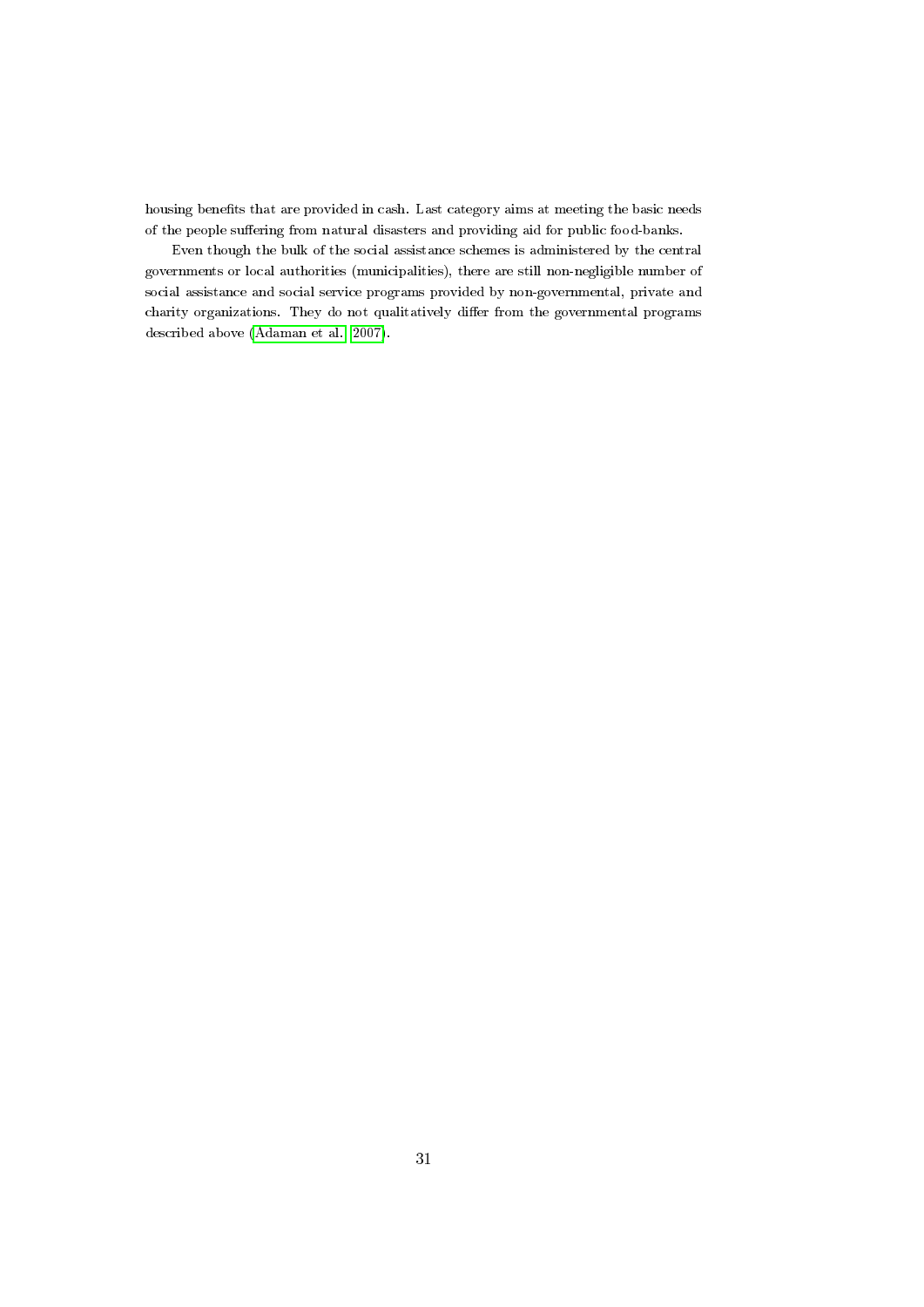## Appendix B Tables

## <span id="page-33-0"></span>B.1

## Table: Dynamic Random Effects Probit Model: Wooldridge's Estimator

(in Unbalanced Sample)

|                                          | (1)         | (2)         | (3)         | (4)        |
|------------------------------------------|-------------|-------------|-------------|------------|
| Benefit receipt at $t-1$                 | $2.280***$  | $1.574***$  | $1.553***$  | $1.413***$ |
|                                          | (0.030)     | (0.080)     | (0.081)     | (0.092)    |
| Benefit receipt at $t=1$                 |             | $1.288***$  | $1.322***$  | $1.646***$ |
|                                          |             | (0.157)     | (0.160)     | (0.193)    |
| Personal characteristics                 |             |             |             |            |
| Age                                      | $-0.048***$ | $-0.062***$ | $-0.063***$ | 0.074      |
|                                          | (0.012)     | (0.016)     | (0.016)     | (0.114)    |
| Age square                               | $0.000***$  | $0.001***$  | $0.001***$  | $-0.001$   |
|                                          | (0.000)     | (0.000)     | (0.000)     | (0.001)    |
| Female                                   | 0.073       | 0.0626      | 0.0640      | $0.349*$   |
|                                          | (0.107)     | (0.139)     | (0.141)     | (0.188)    |
| Years of schooling                       | $-0.050***$ | $-0.066***$ | $-0.066***$ | $-0.076$   |
|                                          | (0.004)     | (0.006)     | (0.007)     | (0.052)    |
| Spouse's education                       | $-0.043***$ | $-0.056***$ | $-0.056***$ | $-0.028$   |
|                                          | (0.005)     | (0.006)     | (0.007)     | (0.042)    |
| No. children                             | 0.102       | $0.194***$  | $0.135*$    | 0.108      |
|                                          | (0.063)     | (0.023)     | (0.074)     | (0.083)    |
| Household size                           | 0.019       | $-0.007$    | 0.054       | 0.097      |
|                                          | (0.046)     | (0.017)     | (0.055)     | (0.070)    |
| Poor health                              | 0.060       | $0.239***$  | 0.085       | 0.092      |
|                                          | (0.055)     | (0.039)     | (0.064)     | (0.067)    |
| Unemployed                               | $-0.158$    | $0.328***$  | $-0.167$    | $-0.148$   |
|                                          | (0.097)     | (0.069)     | (0.112)     | (0.118)    |
| Time-averages                            |             |             |             |            |
| Avg: no. children                        | 0.050       |             | 0.070       | 0.070      |
|                                          | (0.065)     |             | (0.076)     | (0.130)    |
| Avg: household size                      | $-0.029$    |             | $-0.067$    | $-0.060$   |
|                                          | (0.047)     |             | (0.057)     | (0.108)    |
| Avg: poor health                         | $0.203***$  |             | $0.243***$  | $0.337***$ |
|                                          | (0.066)     |             | (0.082)     | (0.121)    |
| Avg: unemployed                          | $0.650***$  |             | $0.808***$  | $0.844***$ |
|                                          | (0.116)     |             | (0.146)     | (0.221)    |
| <i>First</i> wave <i>characteristics</i> |             |             |             |            |
| Fst: age                                 |             |             |             | $-0.157$   |
|                                          |             |             |             | (0.115)    |
| Fst: age square                          |             |             |             | 0.001      |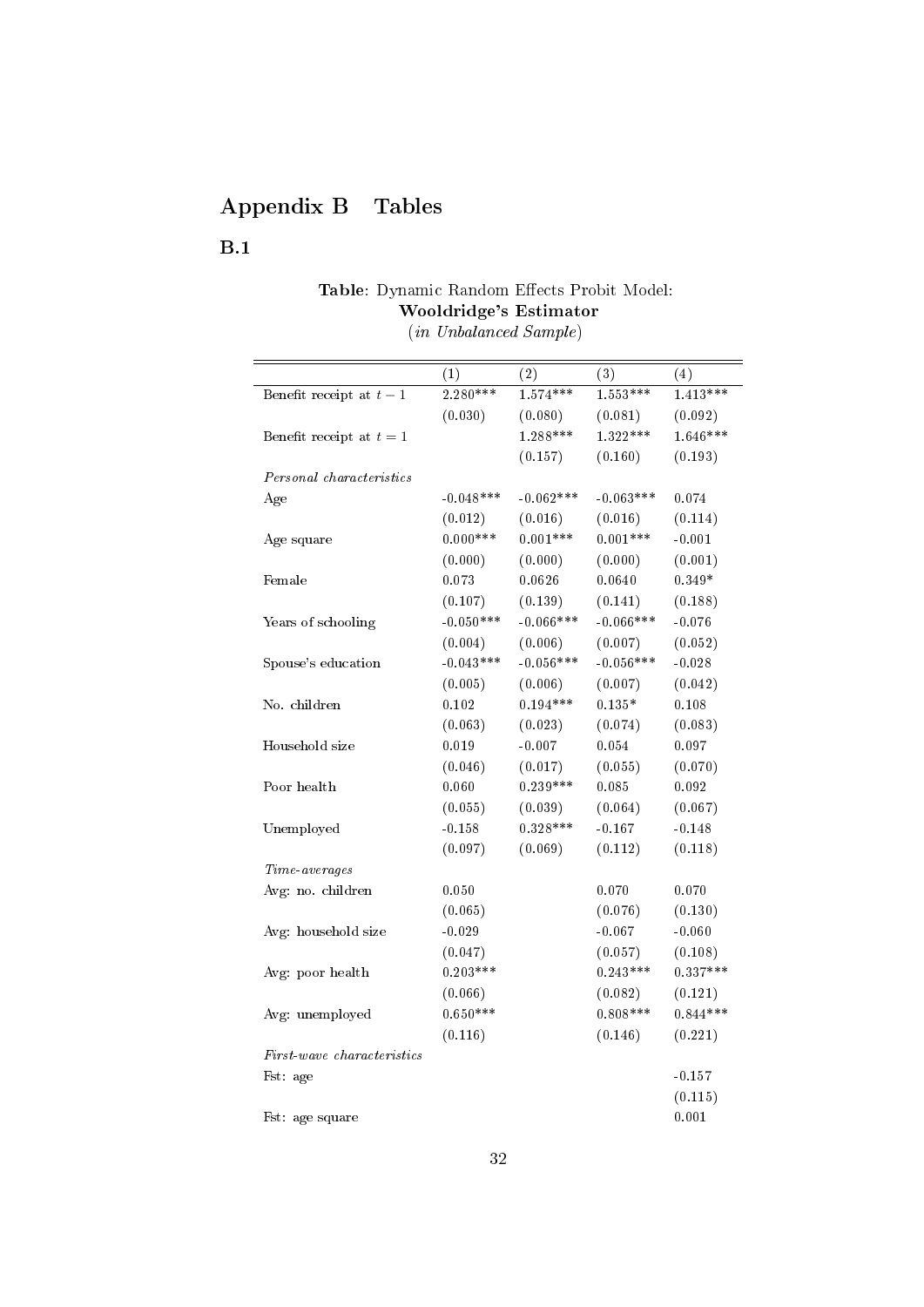|                         |             |             |             | (0.001)     |
|-------------------------|-------------|-------------|-------------|-------------|
| Fst: years of schooling |             |             |             | 0.002       |
|                         |             |             |             | (0.052)     |
| Fst: spouse's education |             |             |             | $-0.0314$   |
|                         |             |             |             | (0.043)     |
| Fst: no. children       |             |             |             | 0.056       |
|                         |             |             |             | (0.103)     |
| Fst: household size     |             |             |             | $-0.064$    |
|                         |             |             |             | (0.085)     |
| Fst: poor health        |             |             |             | $-0.081$    |
|                         |             |             |             | (0.086)     |
| Fst: unemployed         |             |             |             | 0.021       |
|                         |             |             |             | (0.152)     |
| Constant                | $-0.282$    | $-0.322$    | $-0.345$    | $-0.007$    |
|                         | (0.251)     | (0.331)     | (0.339)     | (0.397)     |
| Year dummies            | Yes         | Yes         | Yes         | Yes         |
| $\sigma_{\alpha}$       | 0.001       | $0.775***$  | $0.799***$  | $0.932***$  |
|                         | (0.007)     | (0.079)     | (0.081)     | (0.089)     |
| $\rho$                  | 0.000       | $0.375***$  | $0.390***$  | $0.465***$  |
|                         | (0.000)     | (0.048)     | (0.048)     | (0.047)     |
| Log likelihood          | $-5257.111$ | $-5217.207$ | $-5196.231$ | $-5029.375$ |
| No. observations        | 25,222      | 25,222      | 25,222      | 24,645      |
| No. individuals         | 14,383      | 14,383      | 14,383      | 13,931      |
| Persistence rate        | 69.4%       | 32.4%       | 31.3%       | 22.8%       |
| <b>Entry rate</b>       | 3.8%        | 2.1%        | 2.1%        | 1.6%        |
| Average partial effect  | 65.6        | 30.3        | 29.2        | 21.2        |

Robust standard errors in parentheses.\*\*\*  $p<0.01$ , \*\*  $p<0.05$ , \*  $p<0.1$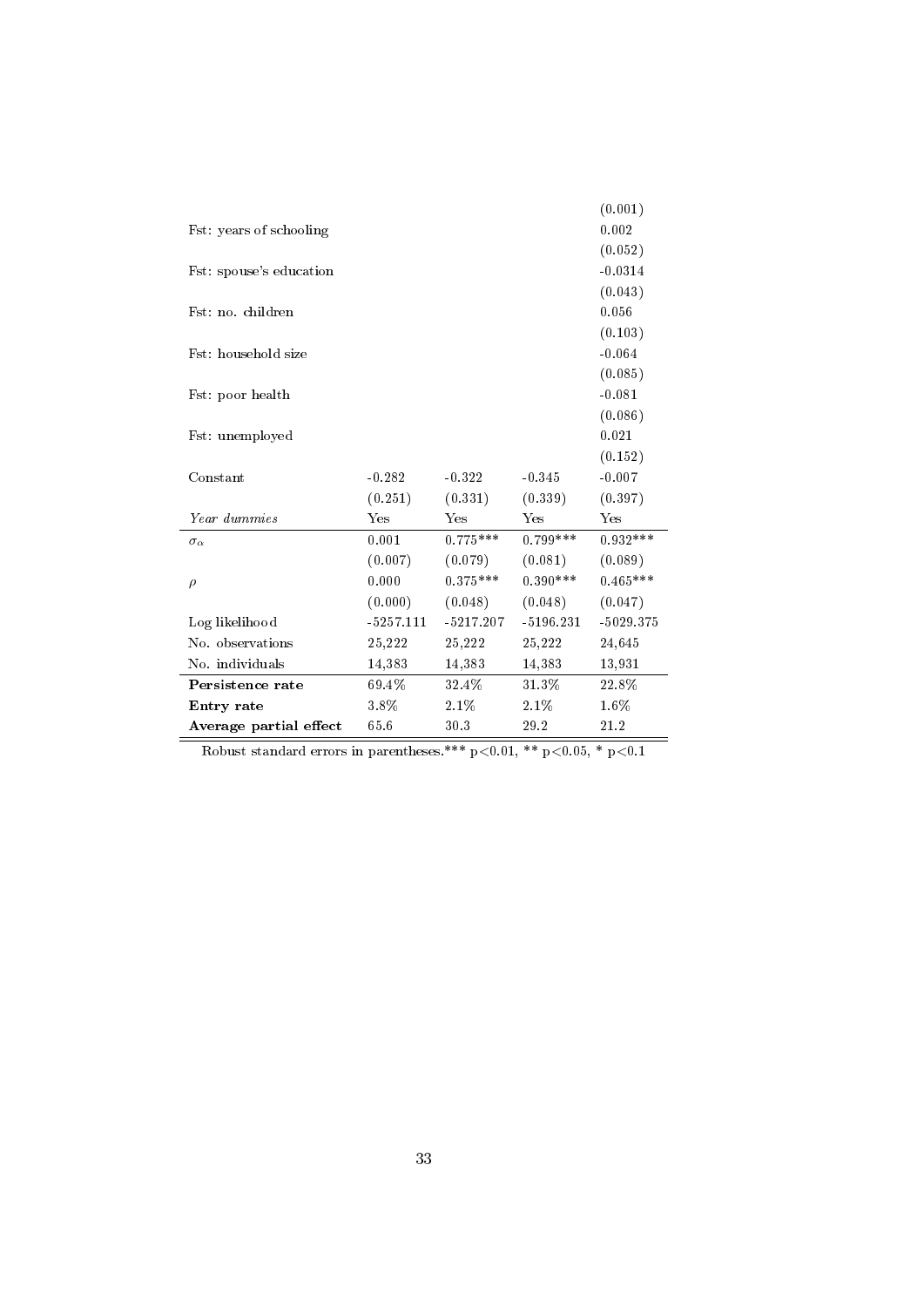## <span id="page-35-0"></span>B.2

|                                                           | (1)         | (2)           | (3)         | (4)           |
|-----------------------------------------------------------|-------------|---------------|-------------|---------------|
|                                                           |             | initial cond. |             | initial cond. |
| Benefit receipt at $t-1$                                  | $1.508***$  |               | $1.686***$  |               |
|                                                           | (0.076)     |               | (0.087)     |               |
| Personal characteristics                                  |             |               |             |               |
| Age                                                       | $-0.062***$ |               | $-0.062***$ |               |
|                                                           | (0.019)     |               | (0.017)     |               |
| Age square                                                | $0.001**$   |               | $0.001***$  |               |
|                                                           | (0.000)     |               | (0.000)     |               |
| Female                                                    | 0.282       |               | 0.275       |               |
|                                                           | (0.196)     |               | (0.176)     |               |
| Years of schooling                                        | $-0.105***$ |               | $-0.088***$ |               |
|                                                           | (0.010)     |               | (0.010)     |               |
| Spouse's education                                        | $-0.084***$ |               | $-0.071***$ |               |
|                                                           | (0.009)     |               | (0.008)     |               |
| No. children                                              | 0.107       |               | 0.099       |               |
|                                                           | (0.080)     |               | (0.077)     |               |
| Household size                                            | 0.110       |               | 0.102       |               |
|                                                           | (0.068)     |               | (0.065)     |               |
| Poor health                                               | 0.084       |               | 0.076       |               |
|                                                           | (0.066)     |               | (0.063)     |               |
| Unemployed                                                | $-0.149$    |               | $-0.142$    |               |
|                                                           | (0.116)     |               | (0.111)     |               |
| Time averages                                             |             |               |             |               |
| Avg: no. children                                         | $0.224**$   |               | $0.180**$   |               |
|                                                           | (0.085)     |               | (0.082)     |               |
| Avg: household size                                       | $-0.126*$   |               | $-0.118*$   |               |
|                                                           | (0.071)     |               | (0.067)     |               |
| Avg: poor health                                          | $0.399***$  |               | $0.340***$  |               |
|                                                           | (0.088)     |               | (0.083)     |               |
| Avg: unemployed                                           | $1.147***$  |               | $0.994***$  |               |
|                                                           | (0.164)     |               | (0.111)     |               |
| $\label{thm:lin} First\textit{-}wave\;\; characteristics$ |             |               |             |               |
| Fst: age                                                  |             | $0.047**$     |             | $0.040**$     |
|                                                           |             | (0.019)       |             | (0.018)       |
| Fst: age square                                           |             | $-0.001***$   |             | $-0.001***$   |
|                                                           |             | (0.000)       |             | (0.000)       |
| Fst: female                                               |             | $-0.375*$     |             | $-0.382*$     |
|                                                           |             | (0.211)       |             | (0.201)       |
| Fst: years of schooling                                   |             | $-0.121***$   |             | $-0.108***$   |

Table: Dynamic Random Effects Probit Model: Heckman's Estimator (in Unbalanced Sample)